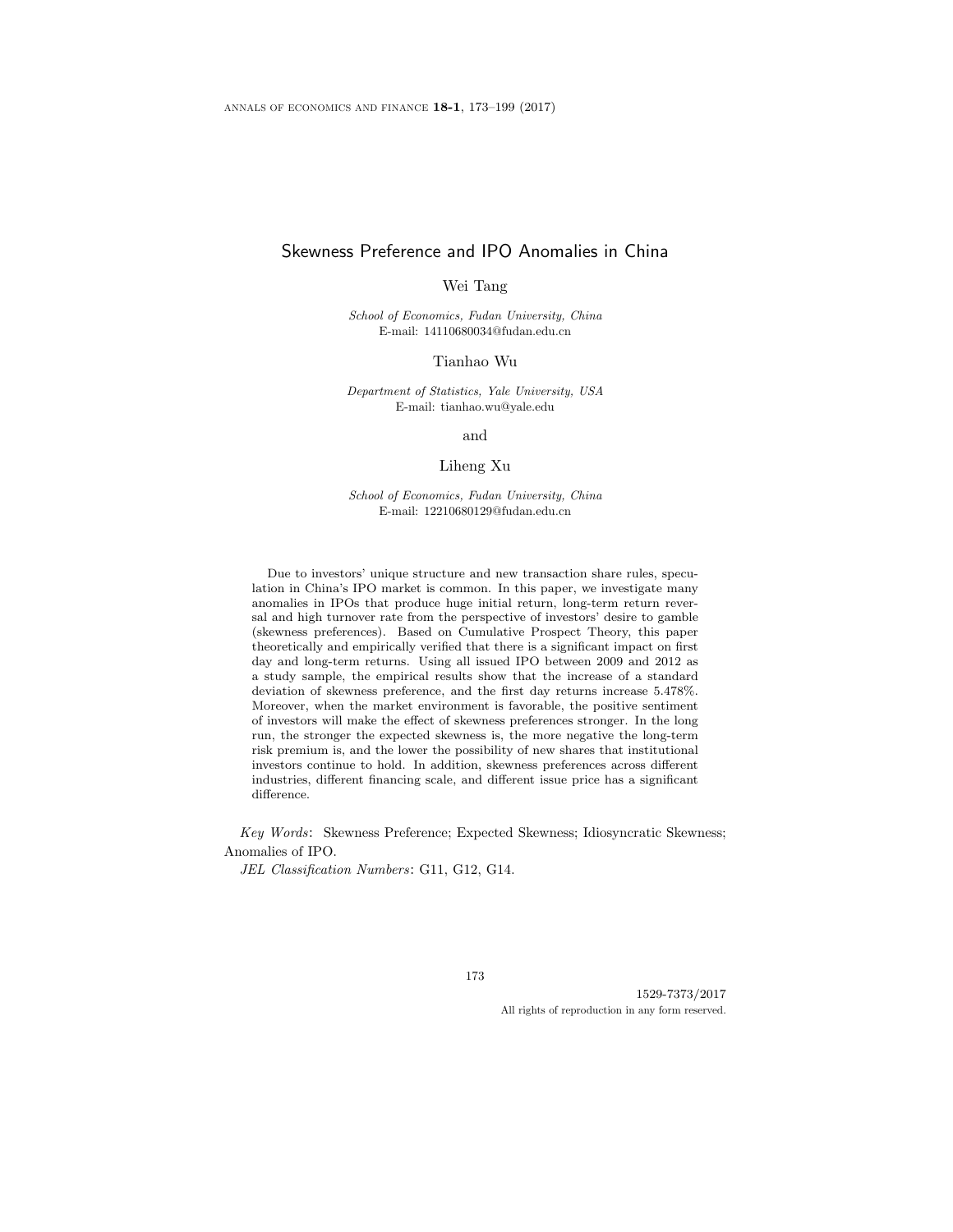## 1. INTRODUCTION

Recent decades have witnessed a heated discussion on IPO anomalies in finance studies. New shares often exhibit high first-day returns (Ritter, 1984; Tinic, 1988; Huang, 1999) with high turnover rate (Shao, 2011), while long-run performance is poor (Ritter, 1991; Loughran & Ritter, 1995; Keischnick, 2003). The three biggest anomalies of IPOs termed by researchers are prevalent all around the world, but are especially distinct in China's IPO stock market.

China's IPO stock market shows abnormal high first day returns and high turnover rate. The average first day return from 1990 to 2013 reached 118.4% in China's IPO stock market, which was far above the average return of IPO market in developed countries. and also surpasses the level of other developing countries. New shares issuance exhibit "three highs": high issue price, high  $P/E$  ratio and high level of financing size. High first day returns are also accompanied by high turnover rate in China's IPO market. The average first day turnover rate from 1995 to 2013 reached 64.7%, where maximum level is as high as 95.9%. As China's stock market adopted " $T+1$ " trading rules<sup>1</sup>, an average turnover rate of 64.7% indicated that more than half of the new shares are sold out by the initial holders on the first day.

What drives these anomalies? This question has been central to finance studies for a long time. Two streams of research have developed around this question. One is based on the efficient market hypothesis, holding the opinion that high initial return of IPOs is a result of underpricing in primary market, while secondary market is efficient. The other opinion rests on behavioral finance, asserting that the primary market is efficient and high first day return of IPOs is due to the fact that IPOs are overvalued in secondary market. The former traditional explanations focus on information asymmetry, e.g., "winner's curse" derived from information asymmetry between investors (Rock,1986), "information disclosure" model from information asymmetry between underwriters and investors (Benveniste  $\&$ Spindt, 1989), "principle and agent" model from information asymmetry between underwriters and issuers (Loughran & Ritter, 2003), and "signaling" model from information asymmetry between issuers and investors (Ibbotson, 1975). However, Ritter (2002) argues that information asymmetry alone cannot explain 18% initial return of IPO in the U.S. Because of the unique trading rules and investors composition in China's IPO market, the explanative power of this theory is not strong enough in China's IPO setting, either (Han et al. 2007). Therefore, recently, researchers started to turn to behavioral finance perspectives to look for better explanations, realizing that investors' irrational behavior can affect asset price, and this

<sup>1</sup>Stocks bought today can only be sold in the next transaction date.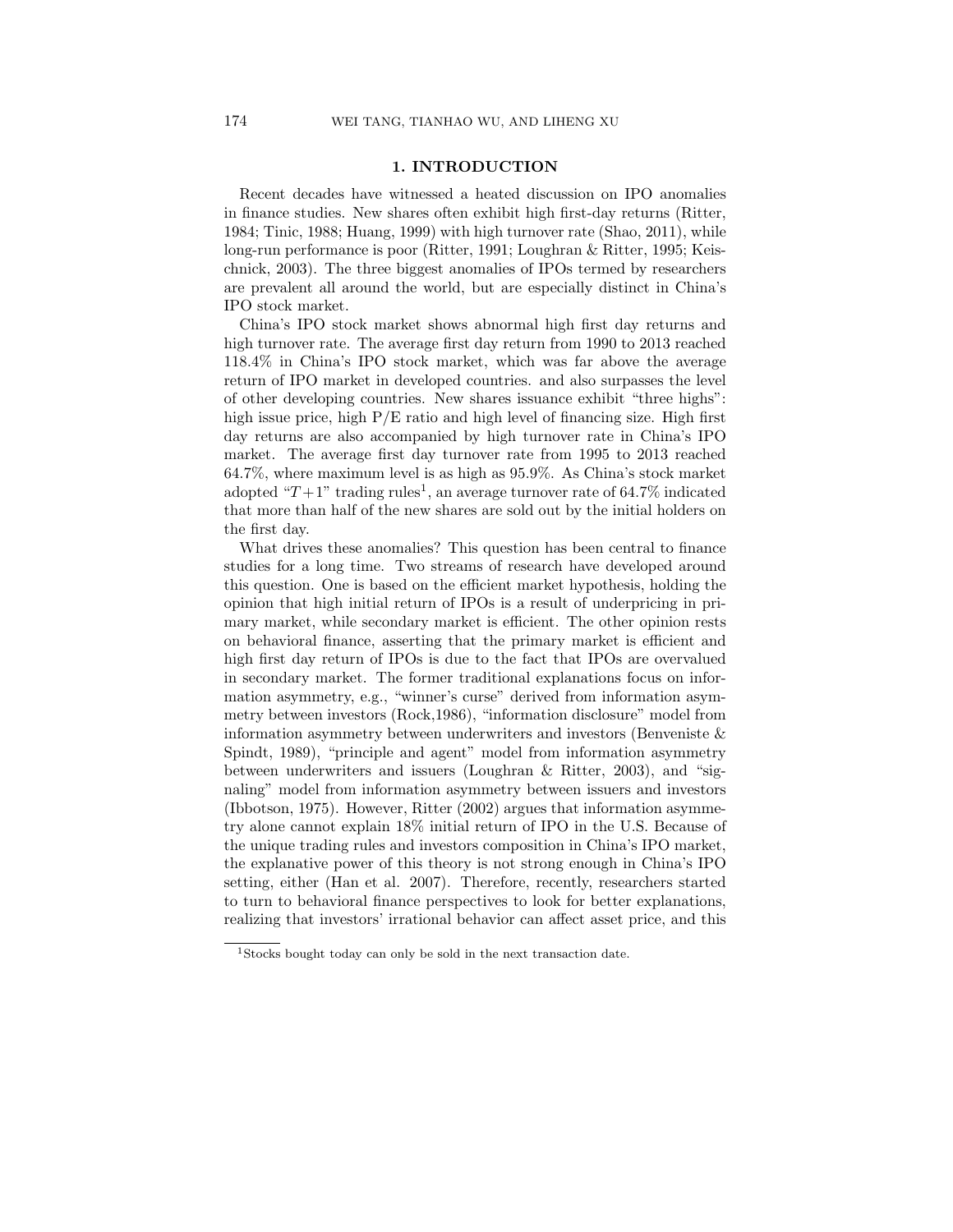behavior produces an effect that is not random. For example, multiple works consider the effects of investor overoptimism in asset pricing (Derrien 2005).

Recent work has introduced another type of investor irrationality into asset pricing: the propensity to gamble. For instance, Markowitz (1952) once argued that some investors may prefer to "take large chances of a small loss for a small chance of a large gain." Theory researchers also found that the expected utility theory of Von Neumann and Morgenstern (1944) doesn't reflect investors' risk attitudes in experimental evidence. For example, Barberis and Huang (2008) show that decisions by investors who prefer larger gains with smaller probability are likely to make stocks with idiosyncratic skewness be overpriced, according to Cumulative Prospect Theory. The endogenous probabilities model (Brunner- merier & Paker, 2005) and heterogeneous agent model (Mitton & Vorkink, 2007) also obtained similar conclusions: when investors over-value low-probability gains, stocks with positive skewness will be over- priced. Empirical studies provide evidence to support the prediction: Zhang (2006), Boyer et al. (2010) and Chang et al (2013) show that stocks with right skewness reveal a lower average return and negative risk premium. Green and Hwang (2008) also found that IPOs with high skewness experience higher first day return, and lower long term payoff, using U.S. data.

We focus on the China setting to examine the explanative power of investors' propensity to gamble on IPO anomalies for two reasons. Firstly, China's IPO market is mostly composed of individual investors. For most of the individual investors, it is usually their first attempt to participate in the IPO market<sup>2</sup>. It is possible that many investors join the market with little awareness of the risk. Compared with institutional investors, individual investors are more information disadvantaged (Chemmanur et al., 2010) and suffer from cognitive bias (Battalio et al., 2005). They are also more likely to be influenced by sentiment and propensity to gamble. For example, Kumar (2009) found that individual investors prefer lottery-like stocks, whose returns are right skewed, while institutional investors are relatively patient (Kumar, 2005). When the market is favorable, new shares are more likely to be traced by irrational investors (Cook et al., 2006; Coaley et al., 2008). Secondly, individual investors in China's stock market show more gambling attitude and prefer lottery-like stocks (Zheng, 2013). Lottery tickets offer a tiny probability of a huge gain and a large probability of small loss. Lottery-like stocks share qualitatively similar characteristics, captured by its right skewness of returns. Therefore, investors looking for "cheap bets" will be attracted by low-price stocks with higher skewness,

<sup>2</sup>According to statistics by Shenzhen Stock Exchange, among investors who buy stocks on days being listed, up to 71.49% are the first time trading and 15.50% are the second time trading. That's to say, 87% or so of investors only trade no more than twice.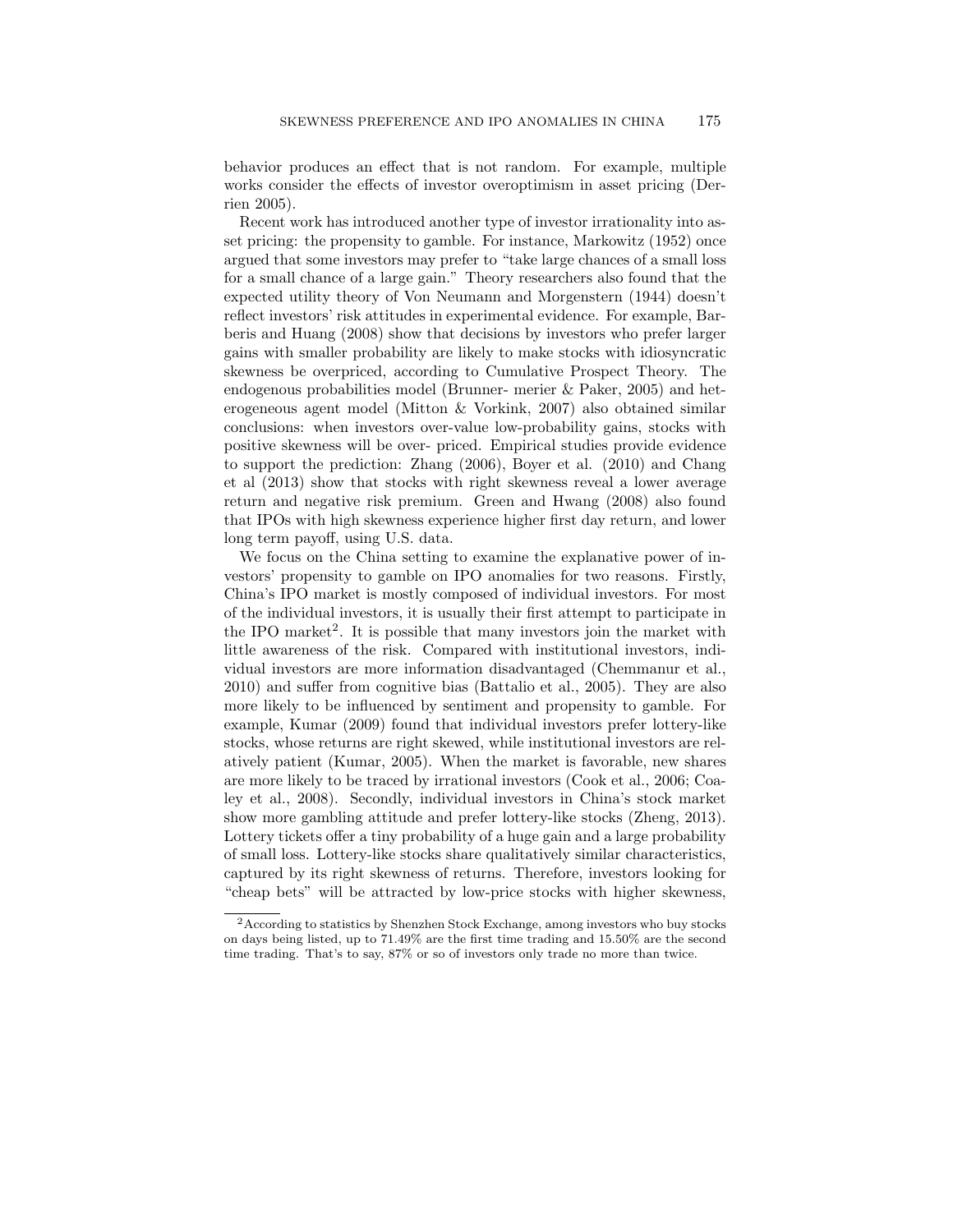coinciding with the wide spread belief in China stock market: "new shares will never fail" or "new issued stocks, small size stocks or stocks with bad performance before, will outperform in the future". These are supported by the Kernel Density Curve of the new shares' return in China's IPO market. The curve shows clear right skewness. Figure 1 (a) shows the density curves of new shares and market index. We can see that return of new shares is right skewed compared to return of market index and the right tails are fatter. From Figure 1 (b) (c) (d), we can see that new shares initialized in Shenzhen Stock Exchange are more right skewed than those in Shanghai Stock Exchange<sup>3</sup>, stocks with smaller size are more right skewed than stocks with larger size, and stocks with lower IPO price are more right skewed than those with higher IPO price. All these coincide with investors' preference for new, small and low-price stocks in China's stock market.

In this study, we investigate the explanative power of investors' attitude of gamble towards three main IPO anomalies in China: high first day return, high turnover rate and long term under performance. In a stock market mostly composed by individual investors, we find that skewness preference is an important determinant of IPO anomalies. Our theoretical work assumes that individual investors make decisions with modifications of subjective probability and prefer lottery-like assets which is consistent with Cumulative Prospect Preference, while rational institutional investors follow traditional expected utility preference. The interaction between individual investors with gambling preference and institutional investors in IPO market shows the causal effect of skewness preference on IPO anomalies. Specifically, a higher skewness preference of individual investors results in a higher first day return, a higher turnover rate, and a lower long term performance. Our empirical results confirm the predictions. Using a sample of 897 A-share firms over 2009 to  $2012<sup>4</sup>$ , we find the following results: (1) Expected skewness is positively associated with new share's first day return. A standard deviation increase in expected skewness results in 5.5% first day return increase. (2) In the long run, high initial return stock will convert to its fundamental value. High expected skewness stocks reveal long term under performance. (3) New shares with high skewness exhibit high turnover rate, as a result of institutional investors selling the shares and individual investors obtaining. (4) Investor sentiment amplify the effect of skewness preference on stock return.

<sup>3</sup> In our sample, stocks in Shanghai Stock Exchange are all main-board while those in Shenzhen Stock Exchange are SME-board and second-board.

<sup>&</sup>lt;sup>4</sup>We restricted the sample up to 2012 for the following reasons: 1, price limits are launched on the first day of being listed after 2012, thus trade practices changed. 2, we cannot use newly-listed IPO as sample because we focus on long-run return rates. 3, China Securities Regulatory Commission has been carrying out strict inspections for IPO companies after the end of 2012. And IPO was suspended between 11/16/2012 to 12/2013.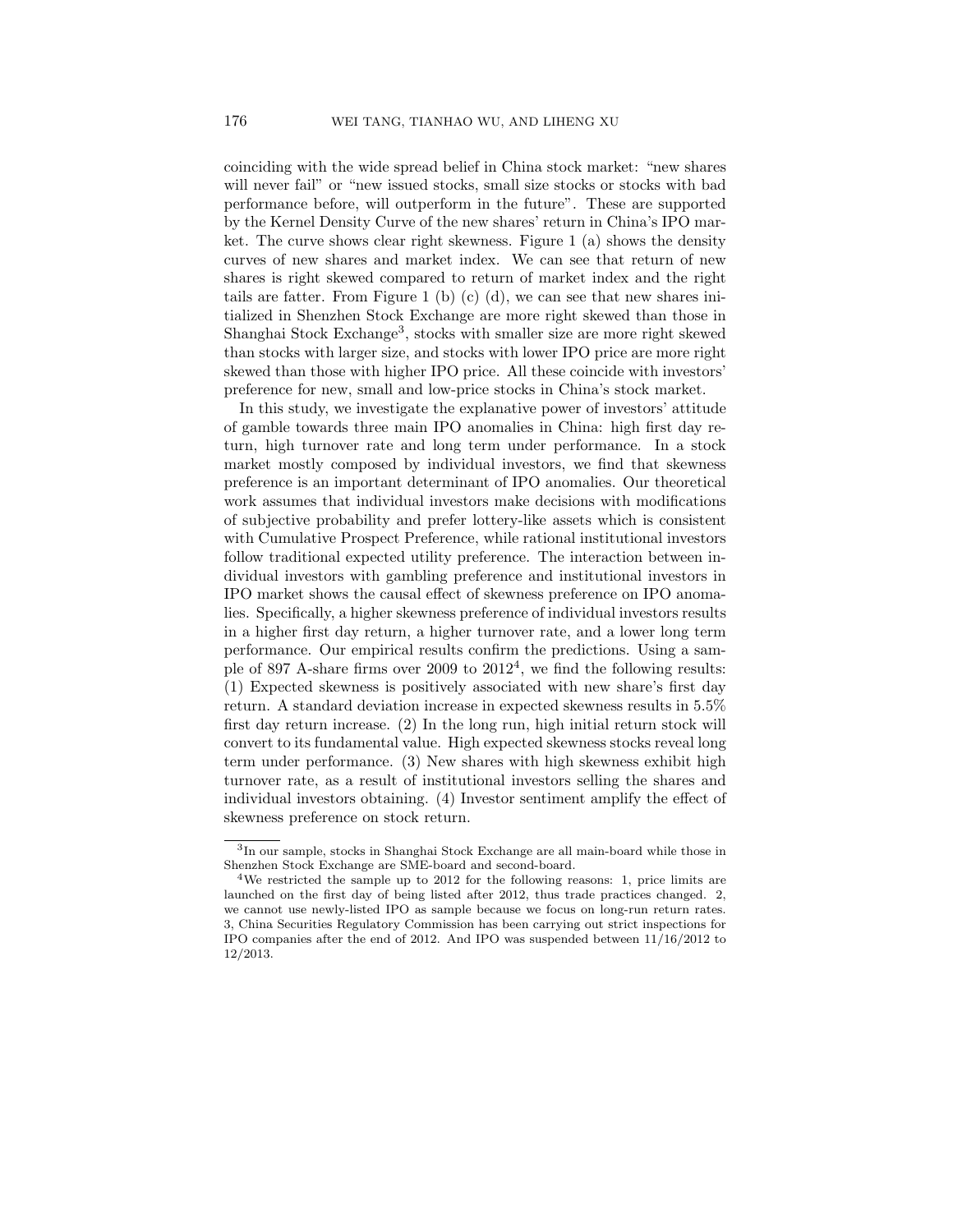

FIG. 1. kernel density curve of the new shares' return

Note: market return rates in (a) are those of shanghai (securities) composite index on the first day of being listed. For clarification, we adjusted the coordinates.  $(b)$ , (c) and (d) are grouped by boards, scale of financing and offering price. logarithmic rates: if simple return rate is R, then the logarithmic rate is  $\ln(1+R)$ , which is continuous return rate. accordingly and display the probability densities of returns. And the heights are bounded by P50 (the 50th percentile). Please note that the return rates here are

Our paper contributes to prior literature in several aspects. Firstly, China's IPO stock market setting offers a unique opportunity to explore the explaining power of investors' gambling propensity to IPO anomalies. China's IPO secondary market is dominated by individual investors, who  $\frac{1}{2}$  in  $\frac{1}{2}$  is a causal effect of stablish severe gambling preference. Given the pheand second prove of  $\frac{1}{2}$  higher skewness preference of  $\frac{1}{2}$  in a higher skewness results in a higher skewness results in a higher skewness results in a higher skewness results in a higher skewness results in a h nomenon that China's IPO market exhibits distinct anomalies, it is highly possible that investors' skewness preference plays an important role driving the anomaly. Moreover, first day trading of IPOs has no daily limit, providing a true reflection of investors' preference. Secondly, the theoretical model developed in this paper answers the question why skewness preference would result in the IPO anomalies. It assumes individual investors prefer lottery-like assets with modification of subjective probability, have gambling preference indicated by Cumulative Prospect Theory, while rational institutional investors follow traditional expected utility theory. The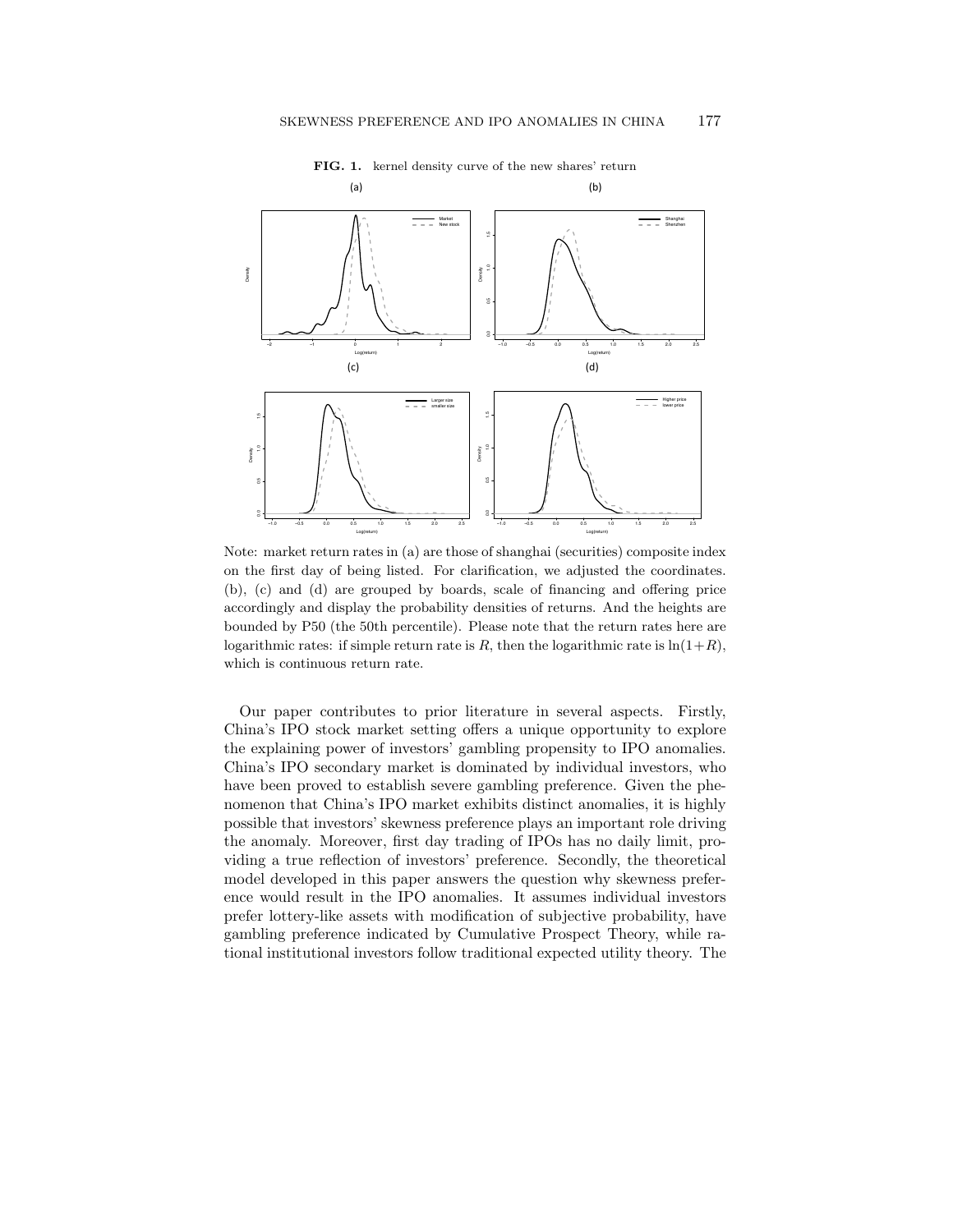interaction between individual investors with gambling preference and institutional investors shows the causal effect of skewness preference on IPO anomalies, providing empirical evidence. Thirdly, this paper uses IPO first day opening price rather than offer price to calculate idiosyncratic skewness, which is more realistic and alleviate the concern that high skewness is merely a result of relatively low issuing price.

The paper proceeds in the following ways. Section 2 presents the hypothesis and develops a theoretical model. Section 3 explains the sample data and empirical strategy. Section 4 gives the empirical results. Last section concludes.

## 2. THEORETICAL MODEL

Assume a firm is going to hold its initial public offering with offering price  $P_0$  and Quantity Q. The demand side has two types of investors: Rational investors (denoted by  $R$ ) and Gambling investors (denoted by  $G$ ). Rational investors make decisions based on fundamentals and are usually composed of institutional investors, while gambling investors prefer new shares with high payoff with low probability and are usually composed of individual investors.

The game proceeds in three stages. At  $t = 0$ , underwriters obtain new shares with quantity  $Q$  and price  $P_0$  from issuers. They are sellers of new shares in the IPO stock market. The offer price is determined at the end of book building, prior to the start of selling.  $t = 1$  is the initial trading day when new shares are sold to rational investors and gambling investors. At  $t = 2$ , some gambling investors might leave because of changing market situation. If gambling investors leave, only rational investors stay. Assume the probability for gambling investors to leave is  $\gamma$  and the probability to stay is  $1 - \gamma$ . *v* denotes the true value of new shares, which represents the discounted future cash flows. Stock price after  $t = 2$  is  $P_T$ , where  $P_T = \nu + \delta^5$ .

The model considers three types of players: underwriters (sellers), rational investors (buyers) and gambling investors (buyers). Assume the support and the distribution of  $\delta$  satisfies  $\{-\varepsilon, 0, \varepsilon; p, 1 - 2p, p\}$ . Here  $1 < p < 1$ and  $p \ll 1$ . For simplicity, we assume that underwriters are all rational investors<sup>6</sup>. Thus, underwriters' expectation on the share price  $P_T$  is  $E(P_T) = \nu.$ 

Rational investors utility function has the form as followed:

$$
U_R = \omega + E(P_T) * x
$$

 ${}^{5}P_{T}$  means the long-run prices of stocks are based on disturbance of real values.  $6$ The conclusions are invariant without this assumption.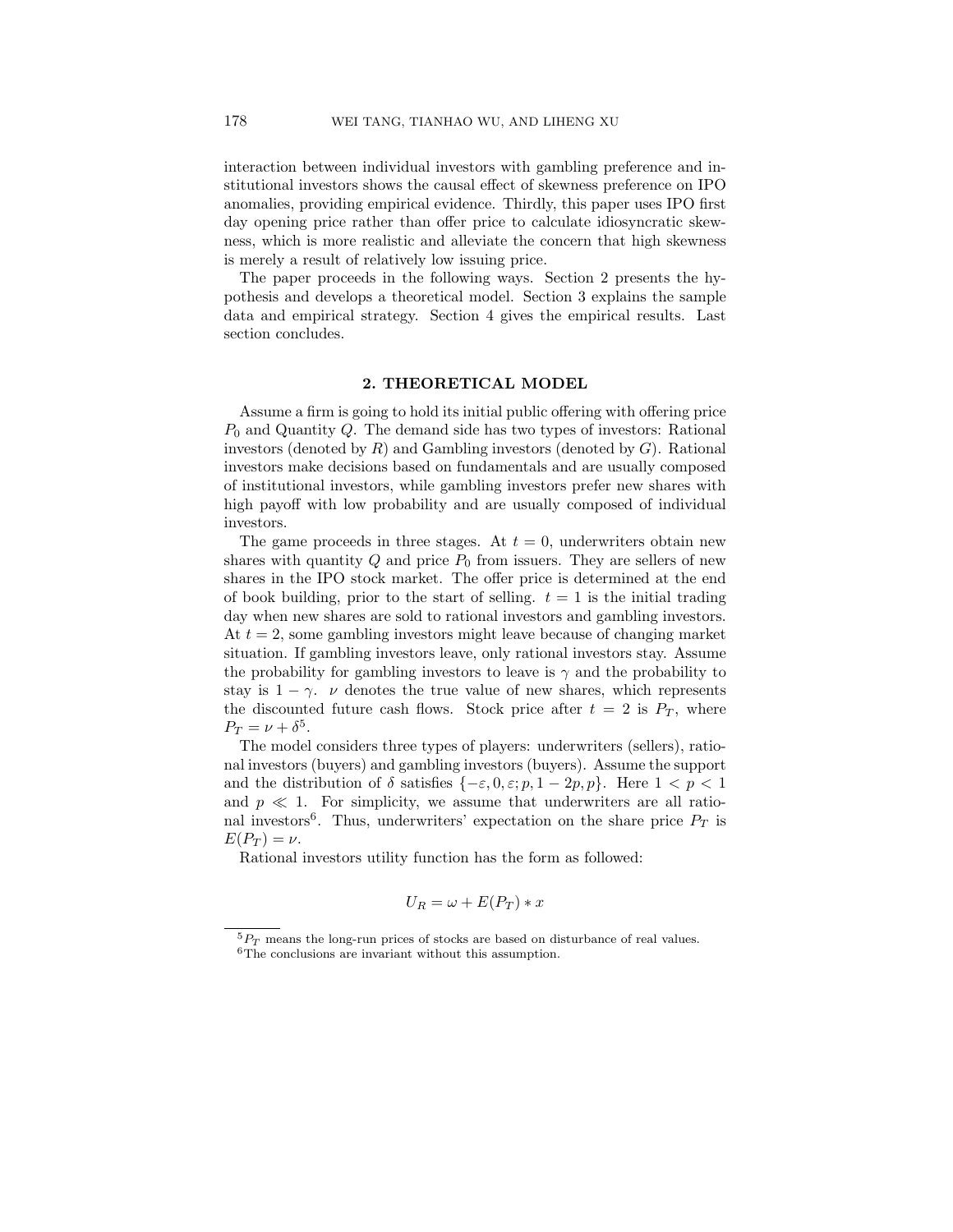Where  $\omega$  represents wealth, x denotes quantity of holding stocks. Thus we can acquire demand function of rational investors by taking derivatives of  $U_R$  with respect to x:

$$
P_R = \frac{\partial U_R}{\partial x} = \nu
$$

That is, rational investors buy the new shares according to its fundamental value. Gambling investors prefer stocks of high payoff with small probability. According to Cumulative Prospect Theory, we can adjust the support and the distribution of  $\delta$  to the form: { $-\varepsilon$ , 0,  $\varepsilon$ ;  $p_2$ ,  $1 - p_1 - p_2$ ,  $p_1$ }. We assume  $p_1 > p$  and  $p_2 < p$  to reflect gambling investors' preference for lotterylike assets. Larger gambling preference indicates larger gap between  $p_1$  and  $p_2$ . The utility function of gambling investors has the following form:

$$
U_G = \omega + \sum_{\varepsilon} \pi(\delta) V(\nu_{\delta}, x)
$$

$$
V(\nu + \delta, x) = (\nu + \delta) * x - \frac{1}{2}\lambda x^2
$$

where  $\omega$  represents wealth,  $V(\nu + \delta, x)$  denotes the gambling investor's utility from holding x stocks when the stocks are valued at  $\nu + \delta$  and it shows diminishing marginal return as  $x$  increases. Thus, the demand function of gambling investors becomes

$$
P_G = \nu + (p_1 - p_2) * \delta - \lambda x
$$

Denote  $a \equiv (p_1 - p_2)\delta$ , we have

$$
P_G = \nu + a - \lambda x
$$

a represents the overvaluation of stock value caused by gambling preference. A larger a represents a stronger preference for gambling, and a higher overvaluation of the stock. Underwriters choose a quantity to sold at  $t = 1$ and  $t = 2$ ,  $q_1$  and  $q_2$ , to maximize its utility.

$$
\max_{q_1, q_2} q_1 P_1 + q_2 E(P_2) - P_0 Q
$$
  
s.t.  $q_1 + q_2 = Q$ ,  $q_1 \ge 0$ ,  $q_2 \ge 0$ 

Here  $P_1$  represents the stock price at  $t = 1$ ,  $E(P_2)$  represents expectation price at  $t = 2$ . For simplicity, we assume the exogenous parameter  $\lambda$ satisfies  $Q \leq \frac{\lambda}{a} \equiv \overline{Q}^7$ .

 ${\rm ^7O}$  ther possibilities of the parameters will make the computations complex, but will not change our conclusions.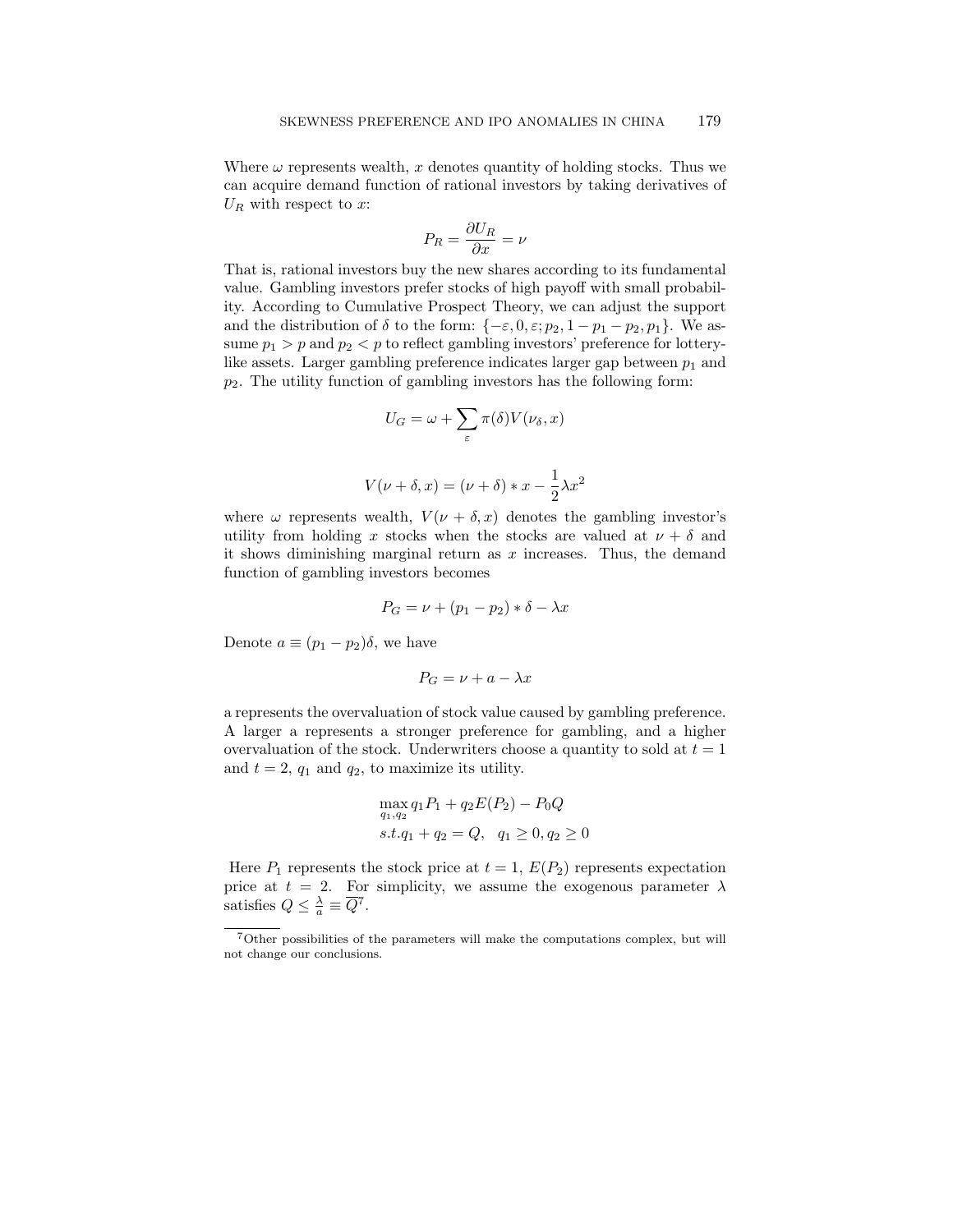LEMMA 1. If  $Q \leq \frac{\lambda}{a} \equiv \overline{Q}$ , underwriters will sell all  $q_1^*$  quantity of new shares to gambling investors at  $t = 1$ , and  $P_1^* = \nu + a - \lambda q_1^*$ . At  $t = 2$ , if gambling investors leave the market,  $q_2^*$  quantity of new shares will be sold to rational investors. If gambling investors stay,  $q_2^*$  new shares will be all sold to gambling investors, and  $P_2^* = \nu + a - \lambda q_2^*$ , i.e.,  $E(P_2^*) =$  $\gamma \nu + (1 - \gamma)(\nu + a - \lambda q_2^*).$ 

*Proof.* At  $t = 1$  and  $t = 2$ , offering price of gambling investors is always higher than that of rational investors, i.e.,  $P_G = \nu + a - \lambda q_t^* > \nu + a - \lambda Q \ge \nu$ . As a result, new shares will be always obtained by gambling investors if they are in the market.

Therefore, according to the first order condition,

$$
\nu + a - 2\lambda q_1^* - (1 - \gamma)(\nu + a - 2\lambda q_2^*) = 0
$$

We can have

$$
(q_1^*, q_2^*) = \left(\frac{(1-\gamma)Q + \frac{\gamma a}{2\gamma}}{2-\gamma}, \frac{Q - \frac{\gamma a}{2\gamma}}{2-\gamma}\right) \text{ if } a < \frac{2\lambda Q}{\gamma}
$$

And

$$
(q_1^*, q_2^*) = (Q, 0)
$$
 if  $a \ge \frac{2\lambda Q}{\gamma}$ 

LEMMA 2. If  $Q \leq \frac{\lambda}{a} \equiv \overline{Q}$ , and  $q_1^*, q_2^* > 0$ , we have

$$
P_1^{\ast}=E(P_2^{\ast})
$$

*Proof.* If  $q_1^*$ ,  $q_2^* > 0$  and  $P_1^* \neq E(P_2^*)$ , underwriters can sell stocks in a date with higher price, leading to  $q_1^* = 0$  or  $Q_2^* > 0$ , contradiction.

Therefore, when  $a < \frac{2\lambda Q}{\gamma}$ , we have

$$
P_1^* = E(P_2^*) = \nu + \frac{(4 - 3\gamma)a + 2\lambda(1 - \gamma)Q}{2(2 - \gamma)}
$$

I

When  $Q, \lambda, \gamma, \overline{\nu}$  are given, we have the following propositions. PROPOSITION 1. The first day return  $\frac{P_1^*}{P_0}$  increases with a.

*Proof.* If 
$$
a < \frac{2\lambda Q}{\gamma}
$$
,  $\frac{\partial P_1^*}{\partial a} = \frac{(4-3\gamma)}{2(2-\gamma)} > 0$ .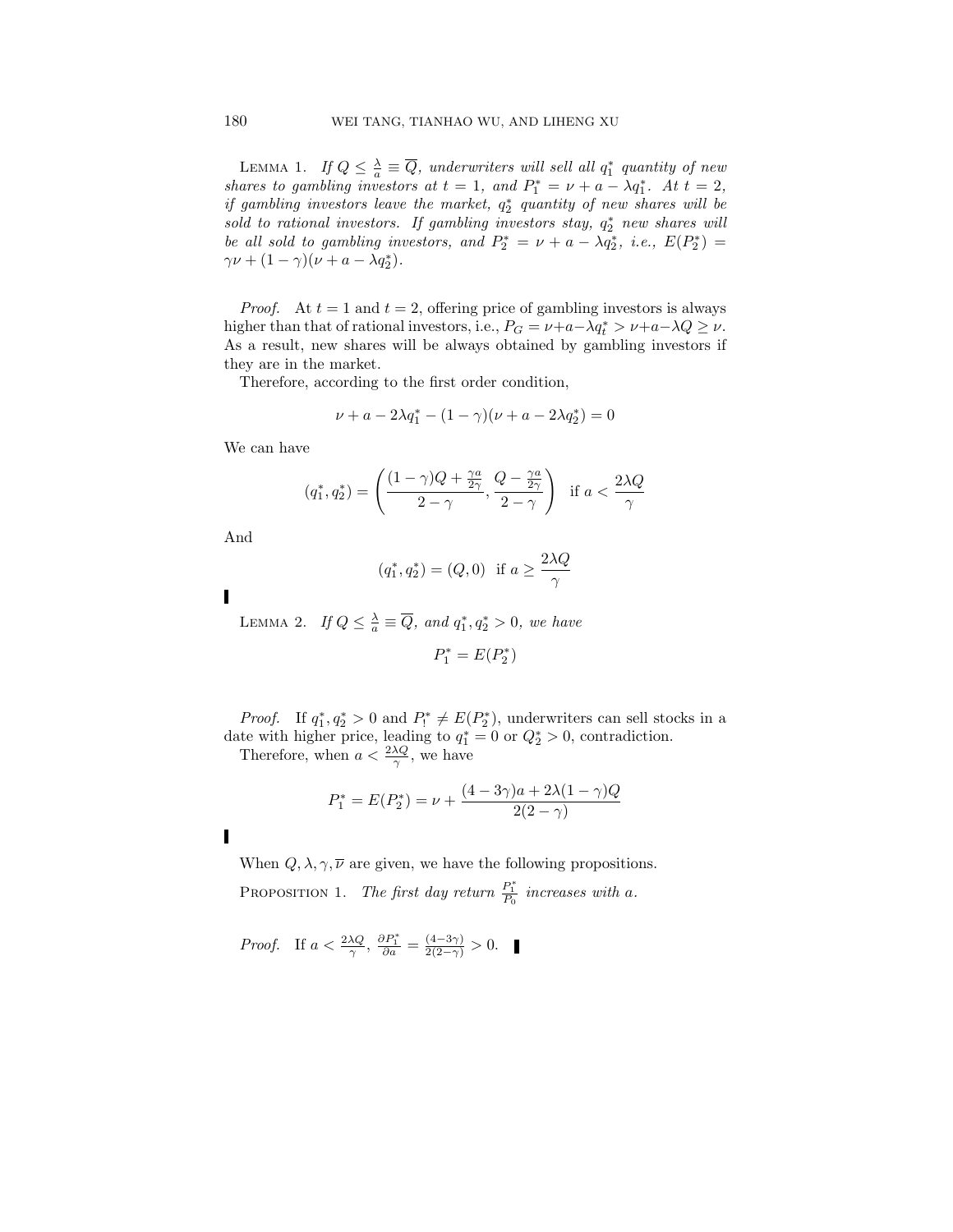PROPOSITION 2. New shares' long term expected payoff  $E(P_T)/P_1^*$  decreases with gambling preference a.

Proof. Similar as Proposition 1.

PROPOSITION 3. New shares' turnover rate  $q_1^*/Q$  increases with gambling preference a.

*Proof.* If 
$$
a < \frac{2\lambda Q}{\gamma}
$$
,  $\frac{\partial q_1^*}{\partial a} = \frac{\gamma}{2(2-\gamma)\lambda} > 0$ , and  $\frac{\partial (q_1^* + (1-\gamma)q_2^*)}{\partial a} = \frac{\gamma^2}{2\lambda} > 0$ .

## 3. DATA AND EMPIRICAL STRATEGY

## 3.1. Data

The dataset includes IPO firms in Shanghai and Shenzhen stock exchanges from 2009 to 2012. The sample period starts from 2009 because China's stock market stopped issuing new shares in September 2008 to stabilize financial market and resumed in June 2009. Excluding two firms that have delisted during the sample period, 879 firms are included in the sample. From 2009 to 2012, transaction rules and new share issuing policies are relatively consistent, and the number of firms accumulated is enough to conduct the analysis. Data are obtained from Wind, which lists stock's historical price, trading volume, industry which it belongs to  $8$ , etc.

### 3.2. Variable Construction

#### 3.2.1. Gambling Preference-Skewness

It is well documented that investors may prefer lottery-like assets, i.e., assets have small probability with large payoff. Empirically, this skewness preference is not easy to measure using transaction data. Zhang (2006) proposed a method to measure skewness preference using expected skewness. Specifically, it uses recent returns from industry peers to compute the new stock's expected skewness, reflecting investors' expectation on the new share.

$$
Skew_{i,t} = \frac{(P_{99} - P_{50}) - (P_{50} - P_1)}{(P_{99} - P_1)}
$$

 $P_j$  is the j-th percentile of an empirical distribution generated from returns of industry peers before the corresponding new stock goes public.

 $8\text{By merger and acquisition } (M\&A)$  or the change of main business, the industry which it belongs to may change. So we traced the information of industries that all stocks belong to.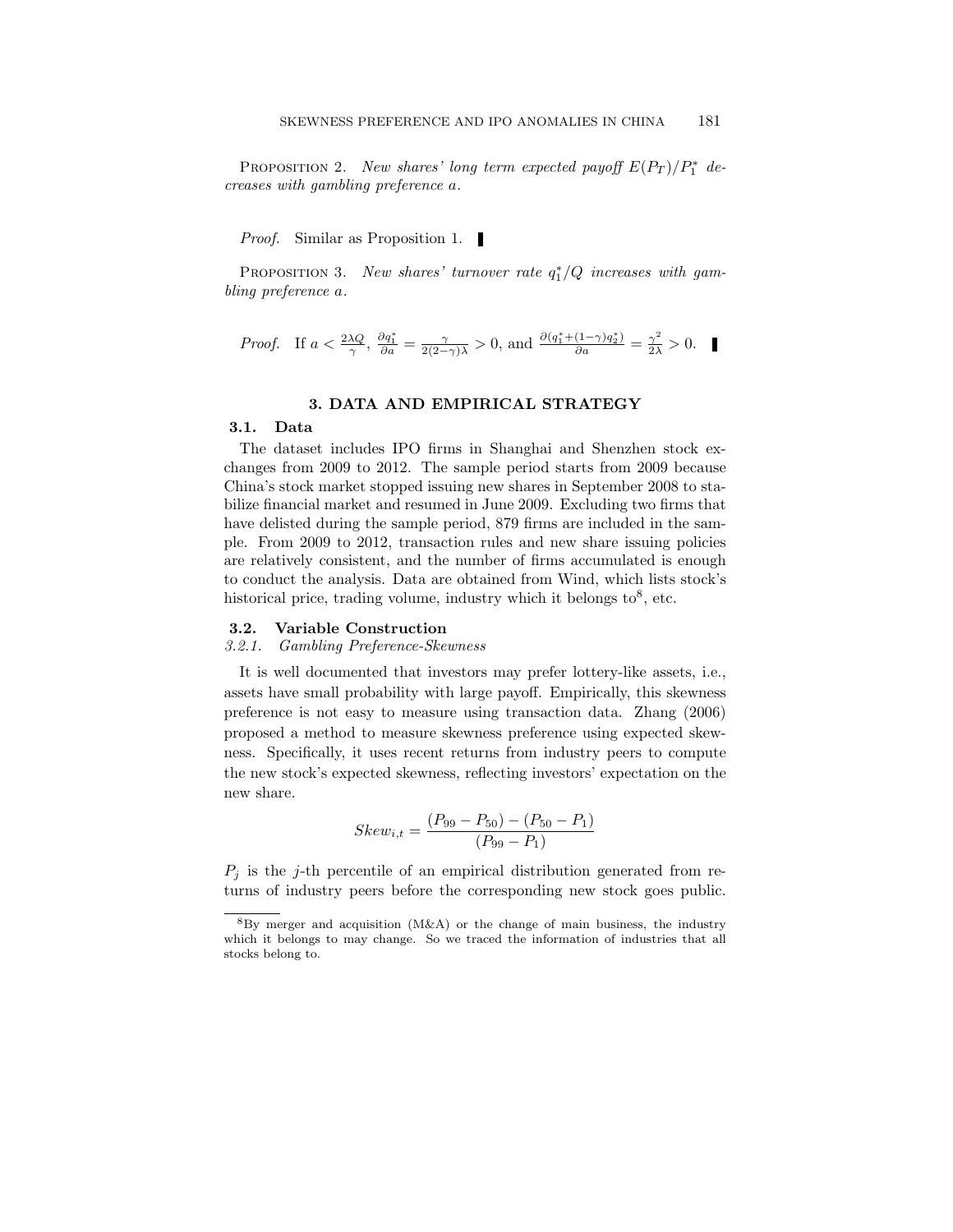Intuitively, the expected skewness measure captures the right tail's distance to the median relative to left tails. If right tails are further away from the median, the numerator would be positive, leading to a positive skewness and a higher gambling preference. This expected skewness measure is well suited to China's stock market. In China, if a certain industry is "hot" at a given moment, new shares of that industry is more likely to be followed by investors. We use weekly returns of peer firms six weeks (4 weeks and 8 weeks as robustness check) before the new share's IPO to calculate expected preference.

Different from the above measure, another commonly used measure of skewness is third central moment (Boyer et al. 2010).

$$
i\nu_{i,t} = \left(\frac{1}{N(t)} \sum_{d \in s(t)} \varepsilon_{i,d}^2\right)^{1/2}
$$
  

$$
is_{i,t} = \frac{1}{N(t)} \frac{\sum_{d \in s(t)} \varepsilon_{i,d}^3}{i\nu_{i,t}^3}
$$

where  $i\nu_{i,t}$  denotes the idiosyncratic volatility of stock i at time t, and  $is_{i,t}$ represents the idiosyncratic skewness of stock i at time t.  $S(t)$  is the set of days after the stock goes public and  $N(t)$  is the number of trading days in this set. Residual  $\varepsilon_{i,d}$  is obtained from the following regression:

$$
R_{i,d} = \alpha_i + \beta_{i,d} R_{m,d} + \gamma_i R_{m,d}^2 + \varepsilon_{i,d}
$$

This model is an extension of CAPM (Mitton & Vorkink, 2007), where  $R_{i,d}$ denotes the excess return of stock i on day d,  $R_{m,d}$  represents the excess return of market index on day  $d$ . A large  $is_{i,t}$  indicates higher skewness preference. We calculate skewness preference of each stock for trading days of 30, 45 and 60.

## 3.2.2. Investor sentiment

We use individual investors' bullishness-oversubscription as proxy for investor sentiment. Oversubscription is a common measure to capture investor sentiment (Derrien, 2005). In China's IPO market, a fraction of new shares are reserved for individual investors before they are available to retail investors on the first day of trading in the secondary market. Oversubscription, which is equal to the ratio of individual investors' actual demand to volume initially offered to individual investors, captures individ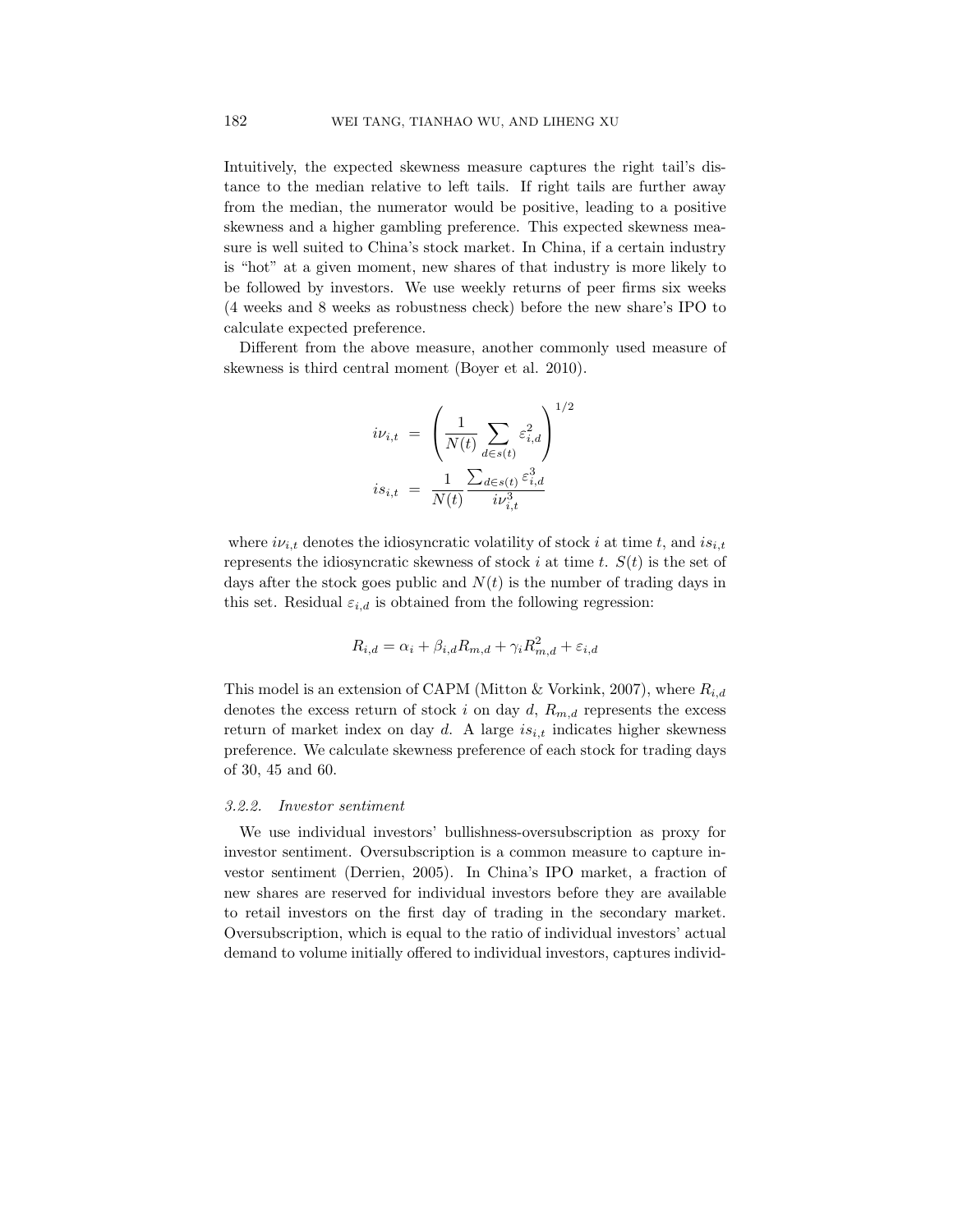ual investors' bullishness for the stock. A larger oversubscription indicates a higher bullishness of individual investors for the stock<sup>9</sup>.

#### 3.2.3. Dependent variable

a. First day return

 $SR_{i,t}$  represents first day return of new shares. It is calculated by substracting issuing price from first day closing price, scaled by issuing price, i.e.,

$$
SR_{i,t} = \frac{P_1 - P_0}{P_0}
$$

where  $P_1$  denotes first day closing price and  $P_0$  represents issuing price.

b. Long term return (Ritter, 1991)

 $LR_{i,t}$  represents adjusted long term return of stock i.

$$
LR_{it} = \frac{P_T}{P_1} - \frac{P_T^{market}}{P_1^{market}}
$$

 $P_1$  and  $P_1^{market}$  denote the closing price of new stock and market index on the first day, respectively.  $P_T$  and  $P_T^{market}$  denote the closing price of the stock and market index on day T.

c. Turnover rate group

Turnover<sub>i,t</sub> denotes new share's turnover rate on the first day. We ranked the new stocks according to turnover rate and sort the sample into three groups: High turnover rate group, Medium turnover rate group and Low turnover rate group.

d. Institutional ownership change

We use  $\Delta \text{InsInvestor}_{i,t}$  to denote institutional ownership change<sup>10</sup>. We define  $\Delta$ InsInvestor<sub>i,t</sub> = 1 if the number of institutions who hold the stock remain same or increase, and  $\Delta \text{InsInvestor}_{i,t} = 0$  if number of institutions  $\rm decrease^{11}$ .

#### 3.2.4. Control variables

<sup>&</sup>lt;sup>9</sup>We applied the reciprocal of oversubscription (that is, lot of new issues) as explanatory variable, chance of lot is announced by Exchange. Lower lot implies higher bullishness of individual investors.

 $10$ For the reason of limited data, we compare the first ten shareholders exposed before company listing and the most recent indication of the first ten shareholders after listing by shareholding ratio. And we identity individual investors and institutional investors by the types of shareholders.

 $11$ As robust check, we also consider the total amount of shares of institutional investors and create indicators for whether the numbers decrease or not.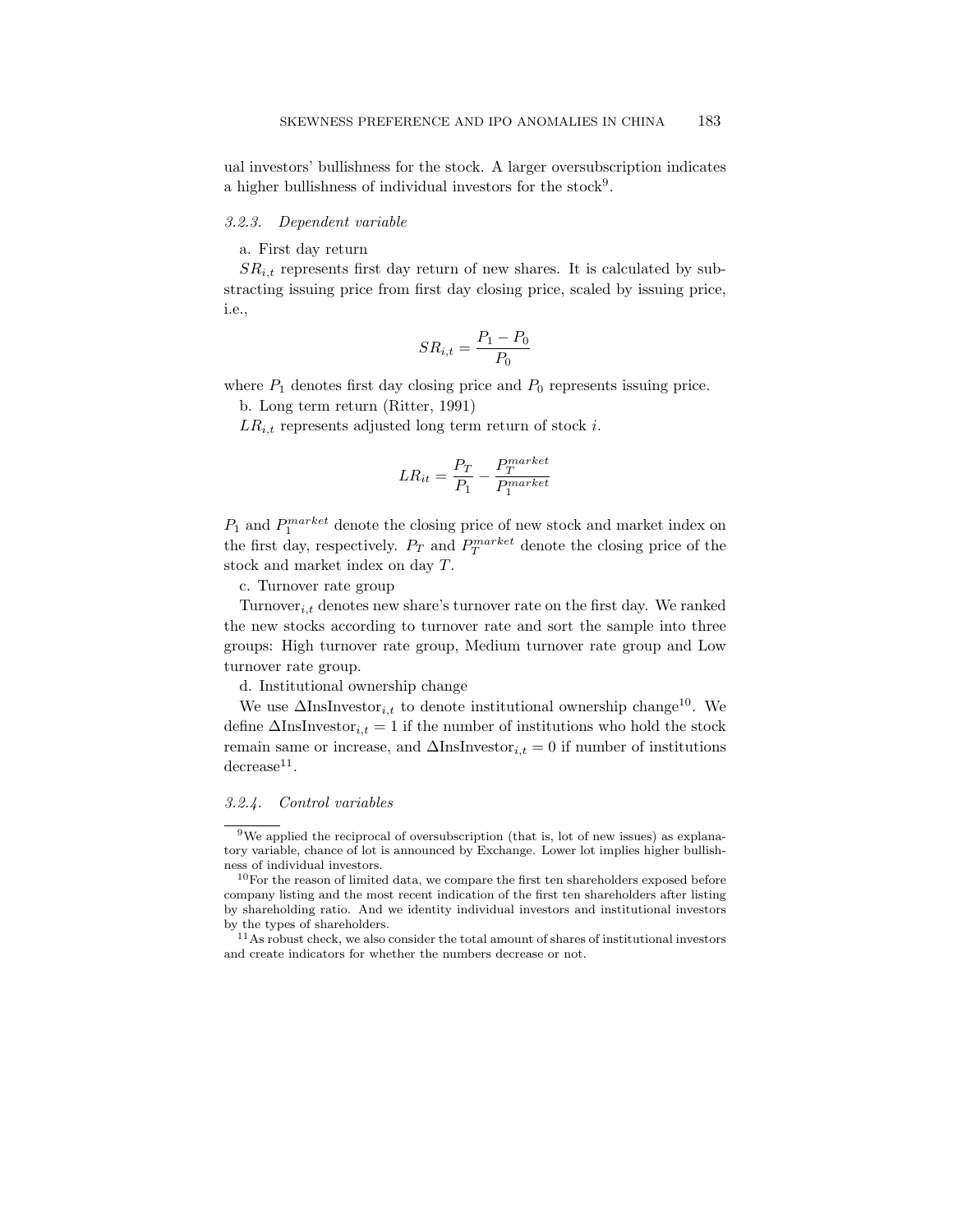We use firm age (see Baron, 1982; Beatty and Ritter, 1986), market return, issuing price to earnings ratio, issuing size, issuing price, overall market valuation and underwriter reputation as control variables<sup>12</sup>.

A summary statistics of the variables is included in table B (see appendix).

## 3.3. Regression models

Firstly, we examine the impact of skewness preference on first day return.

$$
SR_{i,t} = \beta_0 + \beta_1 Skewness_{i,t} + \beta_2 X_{i,t} + \varepsilon_{i,t}
$$

Secondly, we examine the impact of skewness preference on stock's long term performance.

$$
LR_{i,t} = \beta_0 + \beta_1 Skewness_{i,t} + \beta_2 X_{i,t} + \varepsilon_{i,t}
$$

Thirdly, we use probit model to examine the impact of skewness preference on stock's turnover rate.

$$
P(\text{Turnover}_{i,t} = H, M | \text{Skewness}_{i,t}, X_{i,t}) = \phi(\beta_0 + \beta_1 \text{Skewness}_{i,t} + \beta_2 X_{i,t})
$$
  

$$
P(\Delta \text{InsInvestor}_{i,t} = 1 | \text{Skewness}_{i,t}, X_{i,t}) = \phi(\beta_0 + \beta_1 \text{Skewness}_{i,t} + \beta_2 X_{i,t})
$$

Fourthly, we examine the impact of skewness preference after controlling investor sentiment.

 $Y_{i,t} = \beta_0 + \beta_1 Skewness_{i,t} + \beta_2 Skewness * Sentiment + \beta_3 Sentiment + \beta_4 X_{i,t} + \varepsilon_{i,t}$ 

Where  $Y_{i,t}$  is  $SR_{i,t}$  or  $LR_{i,t}$ .

## 4. EMPIRICAL RESULTS

## 4.1. Descriptive Statistics

We have two skewness preference measures: expected skewness and idiosyncratic skewness. Expected skewness captures the expected gambling preference of individual investors by utilizing industry peers' return distribution before the firm goes public. Idiosyncratic skewness captures the realized gambling preference of individual investors by calculating its own third central moment using returns realized after the firm goes public. The

<sup>12</sup>Market return is expressed as market return rate on ten days before IPO; market value is the level of  $P/E$  ratio of the whole market; underwriter reputation is one for the levels above AA.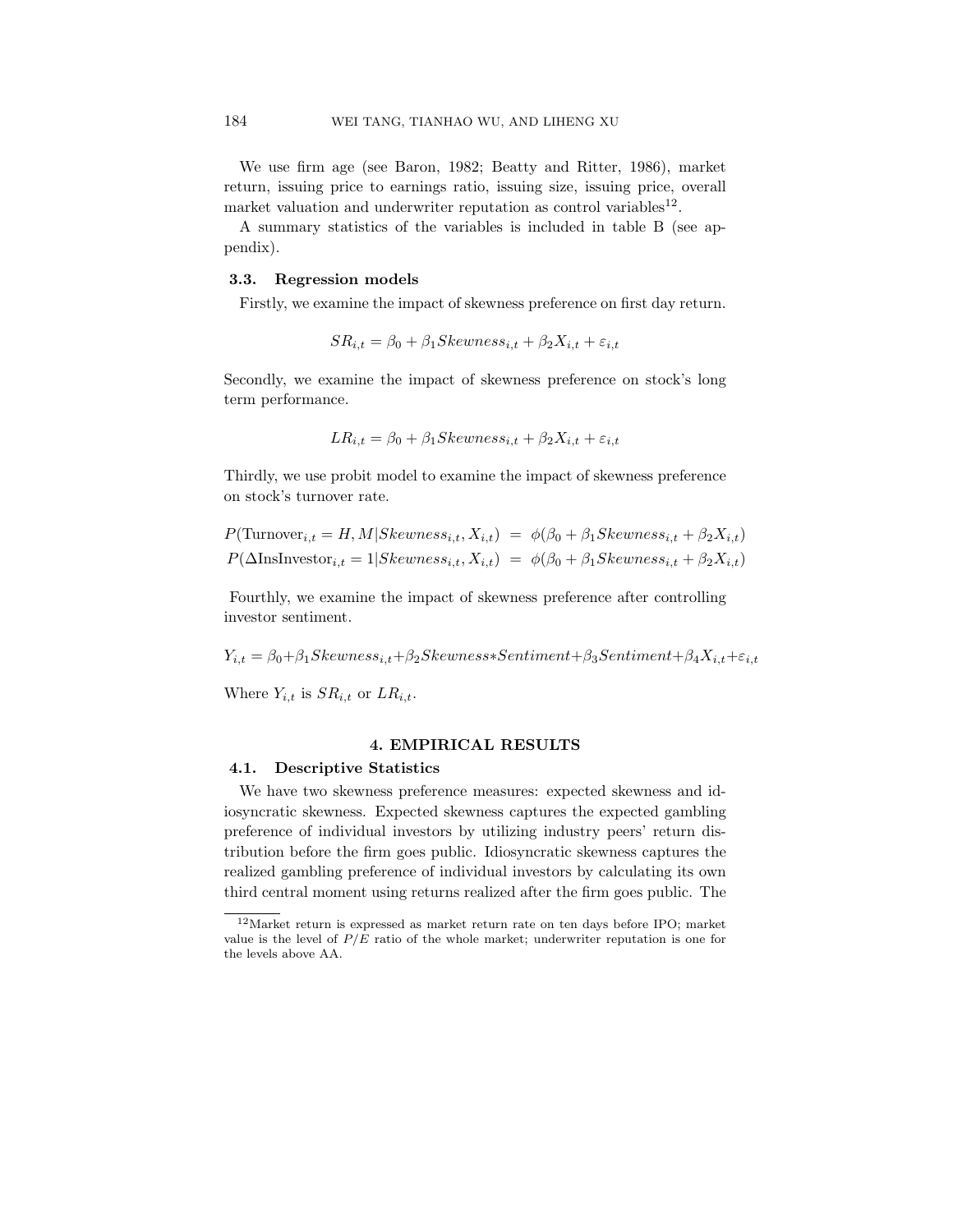two measures should both reflect individual investors' preference for lotterylike assets. We sort the sample into three groups according to expected skewness and idiosyncratic skewness, respectively, as in Table 1. Both for expected skewness and idiosyncratic skewness, high skewness group has higher first day return than low skewness group, and the difference in first return between high and low groups remains significantly positive across all skewness measures (expected skewness calculated from 4 weeks, 6 weeks and 8 weeks pre-IPO, and idiosyncratic skewness calculated from 30, 45 and 60 trading days).

| Expected skewness      | First day return(%) |                |            |  |  |  |
|------------------------|---------------------|----------------|------------|--|--|--|
|                        | 4weeks              | <b>6</b> weeks | 8weeks     |  |  |  |
| High                   | 47.59               | 45.05          | 44.90      |  |  |  |
| Median                 | 35.02               | 38.13          | 34.62      |  |  |  |
| Low                    | 25.50               | 24.93          | 28.55      |  |  |  |
| High-Low               | $22.09***$          | $20.13***$     | $16.35***$ |  |  |  |
|                        | (6.53)              | (5.29)         | (4.71)     |  |  |  |
| Idiosyncratic skewness | First day return(%) |                |            |  |  |  |
|                        |                     |                |            |  |  |  |
|                        | 30days              | 45days         | 60days     |  |  |  |
| High                   | 48.78               | 47.85          | 49.16      |  |  |  |
| Median                 | 34.76               | 33.84          | 33.69      |  |  |  |
| Low                    | 24.57               | 26.43          | 25.25      |  |  |  |
| High-Low               | $24.21***$          | $21.42***$     | $23.91***$ |  |  |  |

TABLE 1. Gaming Preference and Price Increase of New Issues On the First Day

Note: here we group IPOs to three parts by its expected skewness, and each group takes up 1/3. Averages are taken within each group. t-values are between parentheses.

We also divided the sample into subgroups according to listing years. In each year, the subsample is further sorted on expected skewness or idiosyncratic skewness. Figure 2 presents average first day return of stocks in each year. Each year' average first day return exhibits an increasing pattern with skewness, except year of 2011 in which stocks of high expected skewness shows slightly less first day return than that of stocks with medium expected skewness. In addition, we can infer from Figure 2 that new share's first day return is highly associated with market environment, same as skewness.

4.2. Features of IPO Skewness Preference, Characteristics of Financing Scale and Offering Price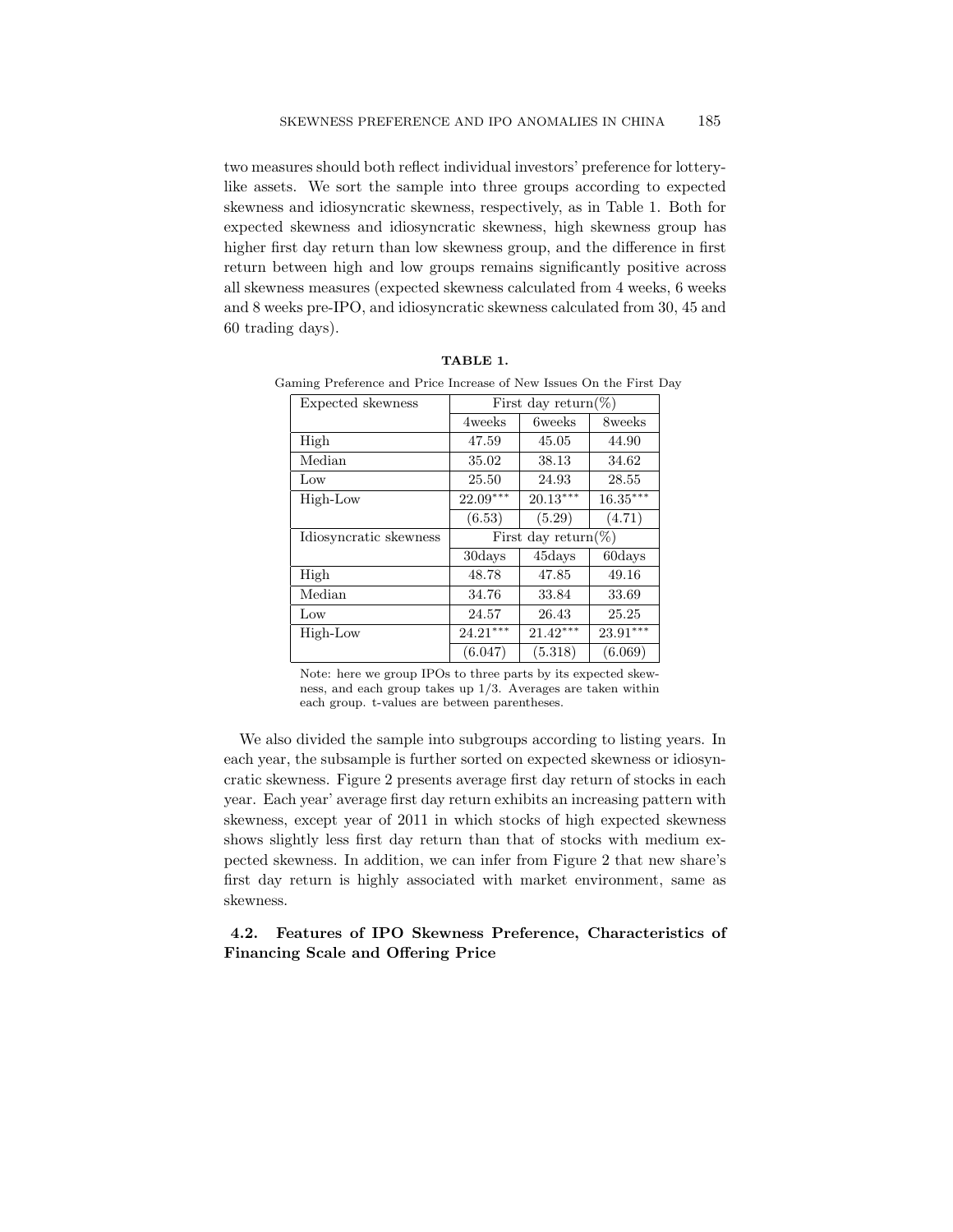

**FIG. 2.** gaming preferences of new issues and return on the first day in multiple years

## 4.2.1. IPO skewness preferences in different industries and trading boards

Skewness preferences show great distinctions in different industries. Because of the different industries distributions in main board, middle and small enterprises board and second board, skewness preferences also vary in the three trading boards. Table A (see appendix) divide the sample into three subgroups according to expected skewness, and reports fraction of high, middle and low expected skewness stocks in each industry board.

Table A (see appendix) shows that in large and traditional industries such as textiles, financial services, and household appliances, most of the IPOs fall to low skewness portfolio (53.57%, 45.45% and 41.67%, respectively). Industries of chemicals, commerce and trade, mechanical equipment have more than 70% IPOs falling into medium and low skewness portfolios. Emerging sectors such as information services, electronics and biomedicine have similar distribution across high, medium and low skewness portfolios, perhaps due to the sluggish market environment after 2009. Industries correlated with infrastructure construction such as construction and construction materials, nonferrous metals, public utilities and mining, have high fraction of IPOs falling into high skewness portfolios (47.92%, 60%, 75% and 66.67% respectively). This phenomenon might be associated with macroeconomic policies during the sample period<sup>13</sup>.

Because of the different functions of main board, small and medium enterprises board and second board, average skewness preferences also vary

<sup>13</sup>Chinese government adopted economics stimulation plans after financial crisis in 2008 and affected economics development significantly in the following years, which was called "Four Trillion" plan. And the investments concentrated on infrastructure construction.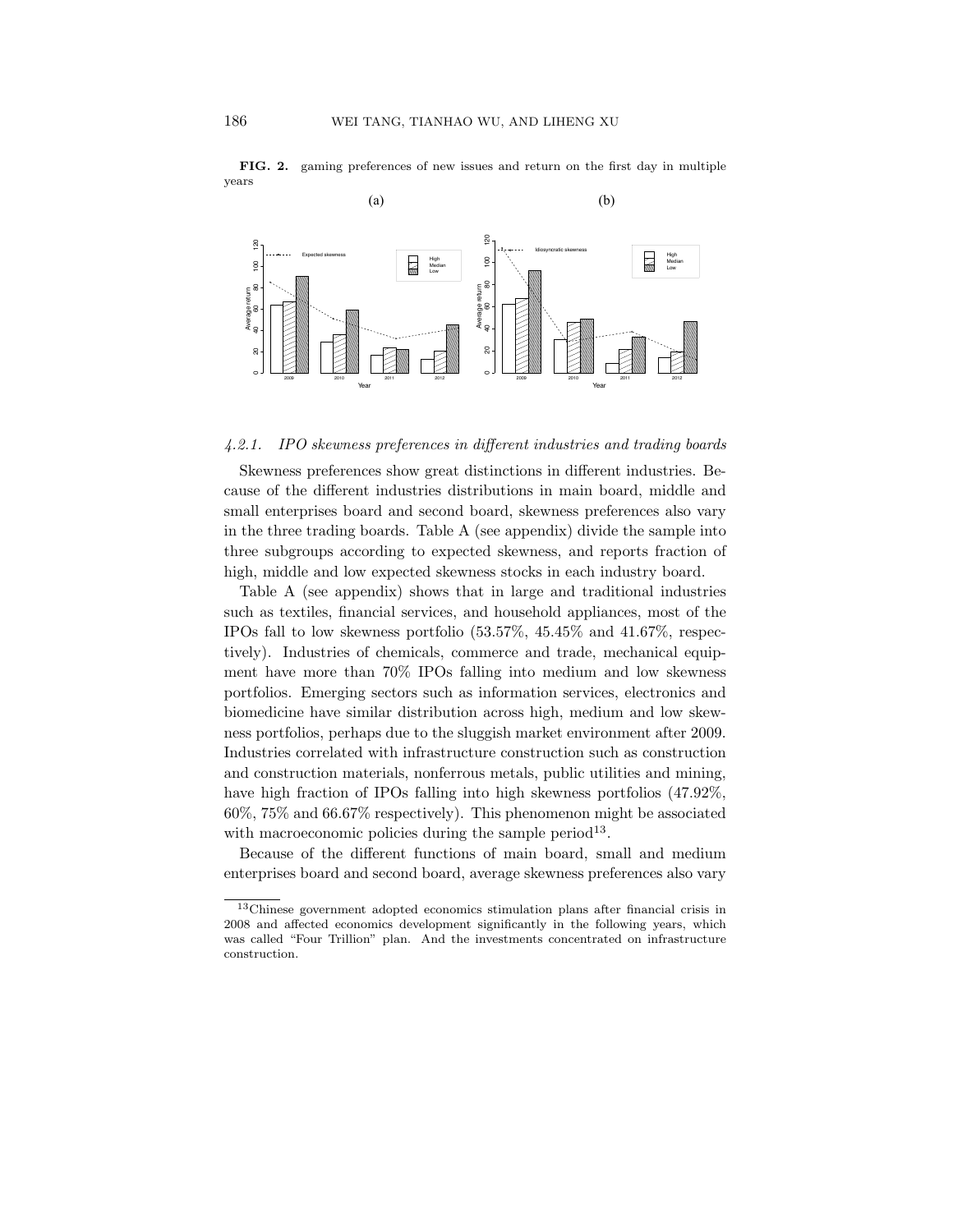in these trading boards. Table 2 reports the average expected skewness and first day return of the three boards. Small and medium enterprises board and second board shows slightly higher skewness preferences and higher average first day return than main board. This might be a result of industries with low skewness preferences clustered in main board, and industries with similar distributions across skewness clustered in small and medium enterprises board.

|                              | Expected skewness | First day return(%) |
|------------------------------|-------------------|---------------------|
| Stock Board                  |                   |                     |
| Middle and small enterprises | 0.057             | 38.41               |
| Start up                     | 0.053             | 34.41               |
| Main                         | 0.032             | 29.51               |
| Difference between           | 0.025             | $8.90*$             |
| Main and SME                 | (1.506)           | (1.866)             |

TABLE 2. Distribution of Expected Skewness in Stock Boards

Note: t-values are between parentheses.

## 4.2.2. Skewness preferences with different issuing size and offer price

Skewness preferences vary in stocks with different issuing size and offer price. In China's stock market, there is always excessive trading on small stocks. Usually, small stocks always trade at higher premium than large stocks, sometimes the premiums can reach as high as seven to eight multiples. A similar situation applies to new shares. In table 3, we divide the sample according to new share's issuing size into three groups: large size, medium size and small size, and then calculate each subgroup's first day average returns and skewness. It shows that the portfolio with small issuing size has much higher expected skewness and average first day return than portfolio with large size.

Table 3 also shows that new shares with lower offer price has higher skewness and average first day return than new shares with higher offer price, indicating that stocks with lower offer price is preferred than gambling investors.

## 4.3. Regressions

#### 4.3.1. Effect of skewness on first day return

Table 4 reports the impact of skewness preference on a new stock's first day return. Column 1 shows the univariate result. First day return is positively associated with expected skewness. An increase of one standard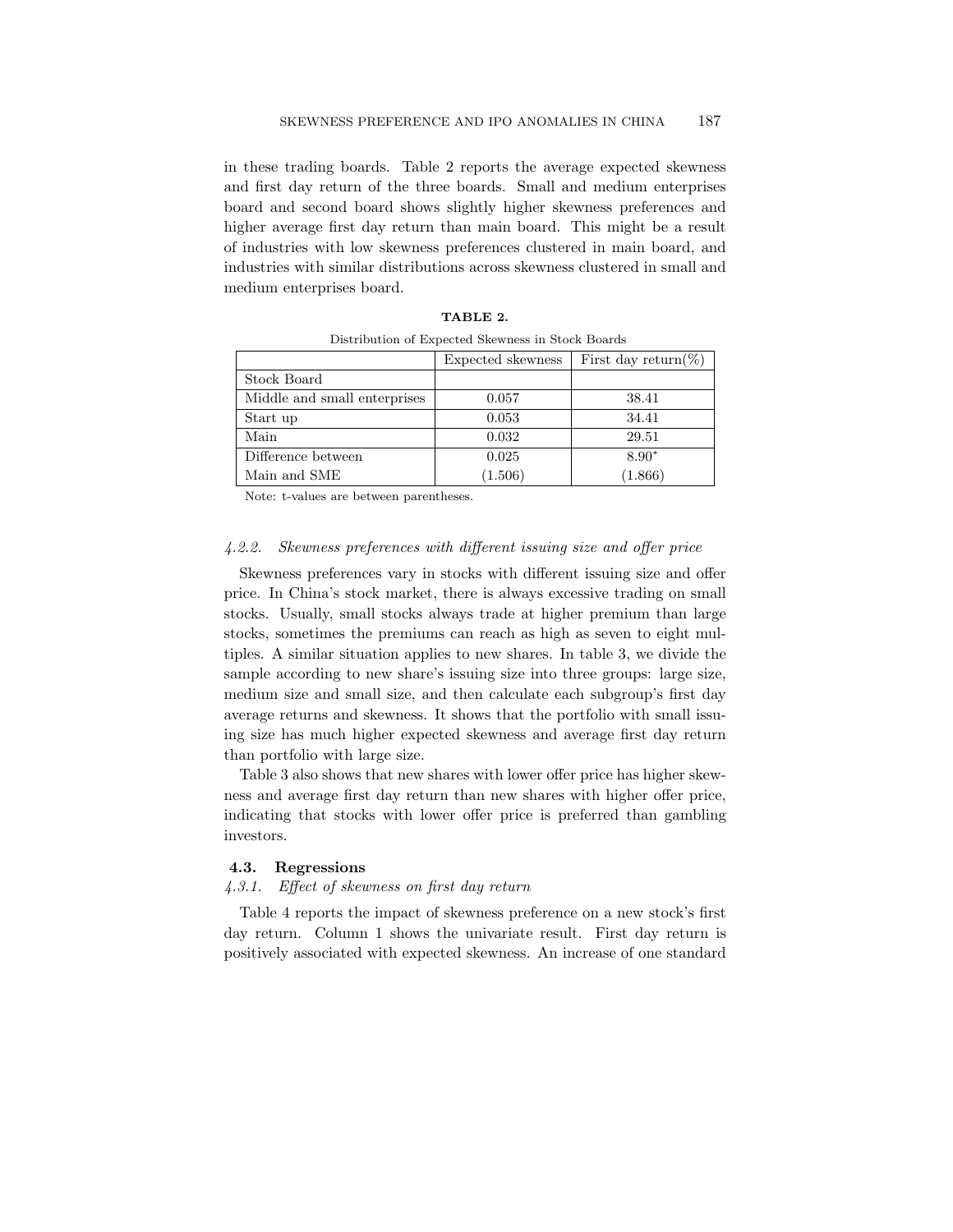|                       | Idiosyncratic skewness | First day return(%) |  |  |  |  |  |
|-----------------------|------------------------|---------------------|--|--|--|--|--|
| Scale of Financing    |                        |                     |  |  |  |  |  |
| Small                 | 0.240                  | 50.94               |  |  |  |  |  |
| Medium                | 0.058                  | 22.97               |  |  |  |  |  |
| Large                 | 0.103                  | 23.31               |  |  |  |  |  |
| Difference between    | $0.137*$               | $27.63***$          |  |  |  |  |  |
| Small and Large       | (1.736)                | (7.023)             |  |  |  |  |  |
| <b>Offering Price</b> |                        |                     |  |  |  |  |  |
| Low                   | 0.405                  | 49.24               |  |  |  |  |  |
| Middle                | 0.092                  | 32.48               |  |  |  |  |  |
| Large                 | $-0.044$               | 26.65               |  |  |  |  |  |
| Difference between    | $0.434***$             | $22.59***$          |  |  |  |  |  |
| Low and Large         | (4.978)                | (5.571)             |  |  |  |  |  |

#### TABLE 3.

Distribution of Expected Skewness by Scales and The Difference of Offering

Note: t-values are between parentheses.

deviation of expected skewness results in a 8.698% increase in first day return. Column 3 further added market and firm level control variables. The coefficient of expected skewness remains significant and positive. One standard deviation increase in expected skewness leads to 5.478% increase in first day return. In terms of control variables, issuing size and issuing price have negative impact on first day return, indicating that investors in China's market prefer small stocks, and stocks that are priced low. Market return affects positively on first day return, while  $P/E$  ratio, firm age and underwriter reputation have no significant impact on first day return. Column 4 further controls firm's IPO year. Coefficient of expected skewness increased to 47.271, compared to 41.817 in column 3. A standard deviation increase in expected skewness will result in a 6.193% increase in first day return. Considering the average first day return of IPO 36.04%, a 6.193% increase is of significant magnitude<sup>14</sup>.

Column 2 and Column 5 use idiosyncratic skewness as an alternative measure of skewness preference. The coefficient of idiosyncratic skewness is still positive and significant. As the calculation of expected skewness uses the extreme return of a stock, it may also reflect investors' uncertainty toward the valuation of the stock, while the uncertainty will also contribute

<sup>14</sup>Green and Huang (2011) found that IPO rises by 1.5% when expected skewness increases by one unit of standard deviation, and the average increase of IPS is around 17.6%, by using data from 1975 to 2008 of the U.S. Therefore, gamming preferences are much more influential on return rate during the first day in China.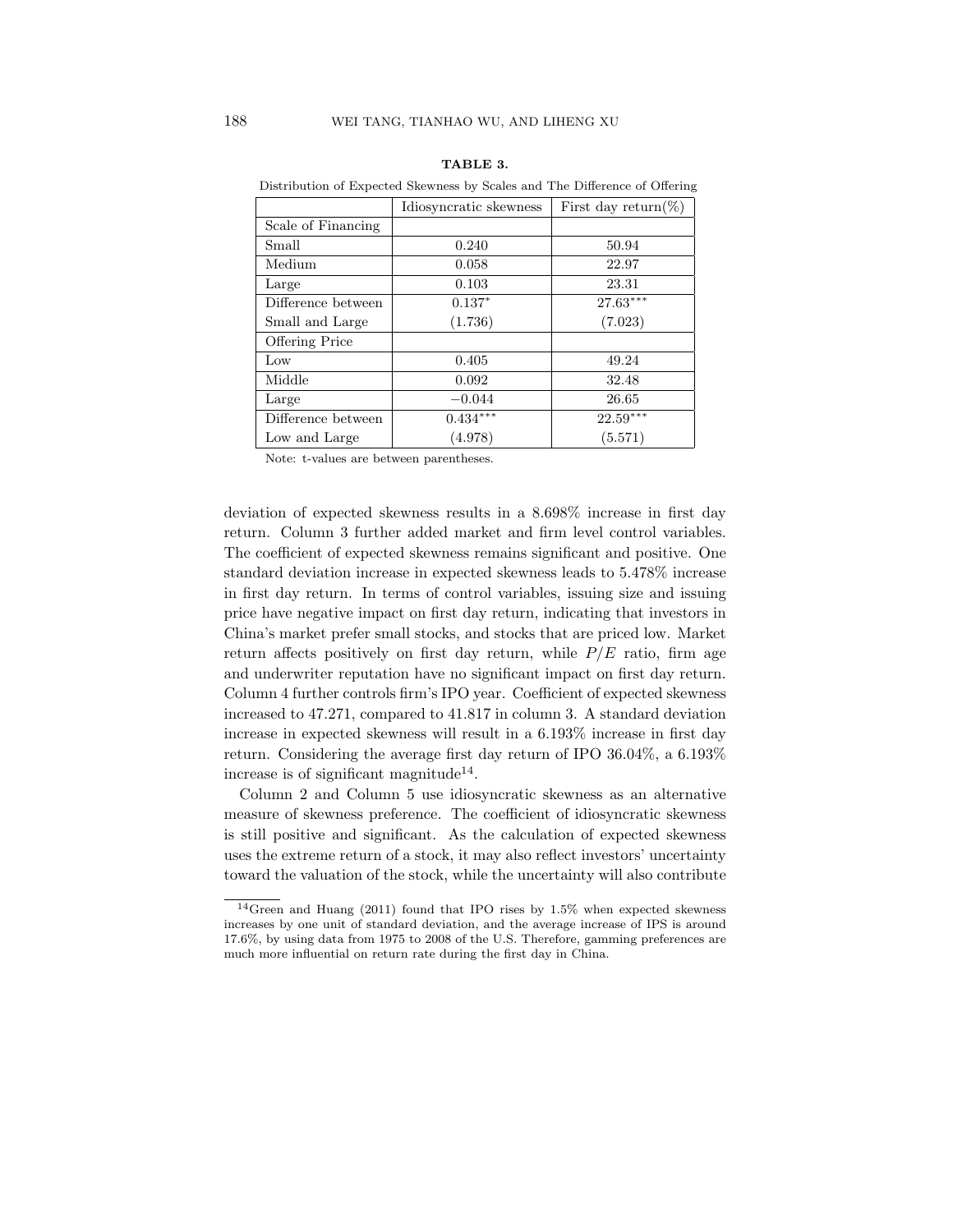to increase in first day return. To rule out the possibility, we calculate the expected right skewness and left skewness. If the right and left skewness reflect the evaluation uncertainty, their effect on first day return should both be positive and symmetric. The empirical result (Column 6) shows that the effect of left skewness is negative, indicating that the effect of expected skewness on first day return is not due to valuation uncertainty.

|                  | First day return(%) |                |              |              |                         |               |  |
|------------------|---------------------|----------------|--------------|--------------|-------------------------|---------------|--|
|                  | (1)                 | (2)            | (3)          | (4)          | (5)                     | (6)           |  |
| Expected         | $66.395***$         |                | $41.817***$  | $47.271***$  |                         |               |  |
| skewness         | (11.393)            |                | (10.230)     | (9.942)      |                         |               |  |
| Expected left    |                     |                |              |              |                         | $-136.066***$ |  |
| skewness         |                     |                |              |              |                         | (41.636)      |  |
| Expected right   |                     |                |              |              |                         | 97.435*       |  |
| skewness         |                     |                |              |              |                         | (52.511)      |  |
| Idiosyncratic    |                     | $13.064***$    |              |              | $10.133***$             |               |  |
| skewness         |                     | (1.350)        |              |              | (1.227)                 |               |  |
| Issuing size     |                     |                | $-17.189***$ | $-18.341***$ | $-\overline{17.665***}$ | $-17.220***$  |  |
|                  |                     |                | (1.839)      | (1.813)      | (1.789)                 | (1.850)       |  |
| Issuing $P/E$    |                     |                | $-0.124$     | $-0.176***$  | $-0.025$                | $-0.113$      |  |
| ratio            |                     |                | (0.079)      | (0.081)      | (0.077)                 | (0.080)       |  |
| Issuing          |                     |                | $-0.363***$  | $-0.338***$  | $-0.289***$             | $-0.366***$   |  |
| price            |                     |                | (0.105)      | (0.102)      | (0.103)                 | (0.106)       |  |
| Market           |                     |                | $1.622***$   | $1.740***$   | $1.615***$              | $1.645***$    |  |
| return           |                     |                | (0.267)      | (0.259)      | (0.258)                 | (0.272)       |  |
| Market           |                     |                | $2.493***$   | 0.031        | $2.381***$              | $2.523***$    |  |
| valuation        |                     |                | (0.267)      | (0.400)      | (0.227)                 | (0.238)       |  |
| Firm age         |                     |                | 0.166        | 0.095        | 0.153                   | 0.166         |  |
|                  |                     |                | (0.311)      | (0.302)      | (0.302)                 | (0.312)       |  |
| Underwriter      |                     |                | 0.530        | 2.146        | 0.516                   | 0.441         |  |
| reputation       |                     |                | (2.742)      | (2.681)      | (2.665)                 | (2.751)       |  |
| IPO year         | N <sub>o</sub>      | N <sub>o</sub> | No           | Yes          | No                      | No            |  |
| $No.$ of         | 879                 | 879            | 879          | 879          | 879                     | 879           |  |
| observations     |                     |                |              |              |                         |               |  |
| $\overline{R^2}$ | 0.037               | 0.089          | 0.271        | 0.318        | 0.320                   | 0.267         |  |
| Adjusted $R^2$   | 0.036               | 0.089          | 0.264        | 0.310        | 0.311                   | 0.260         |  |

TABLE 4.

Impact of Gaming Preference on Return Rate on the First Day Issued

Note: standard errors are between parentheses. \*:  $p < 0.1$ ; \*\*:  $p < 0.05$ ; \*\*\*:  $p < 0.01$ .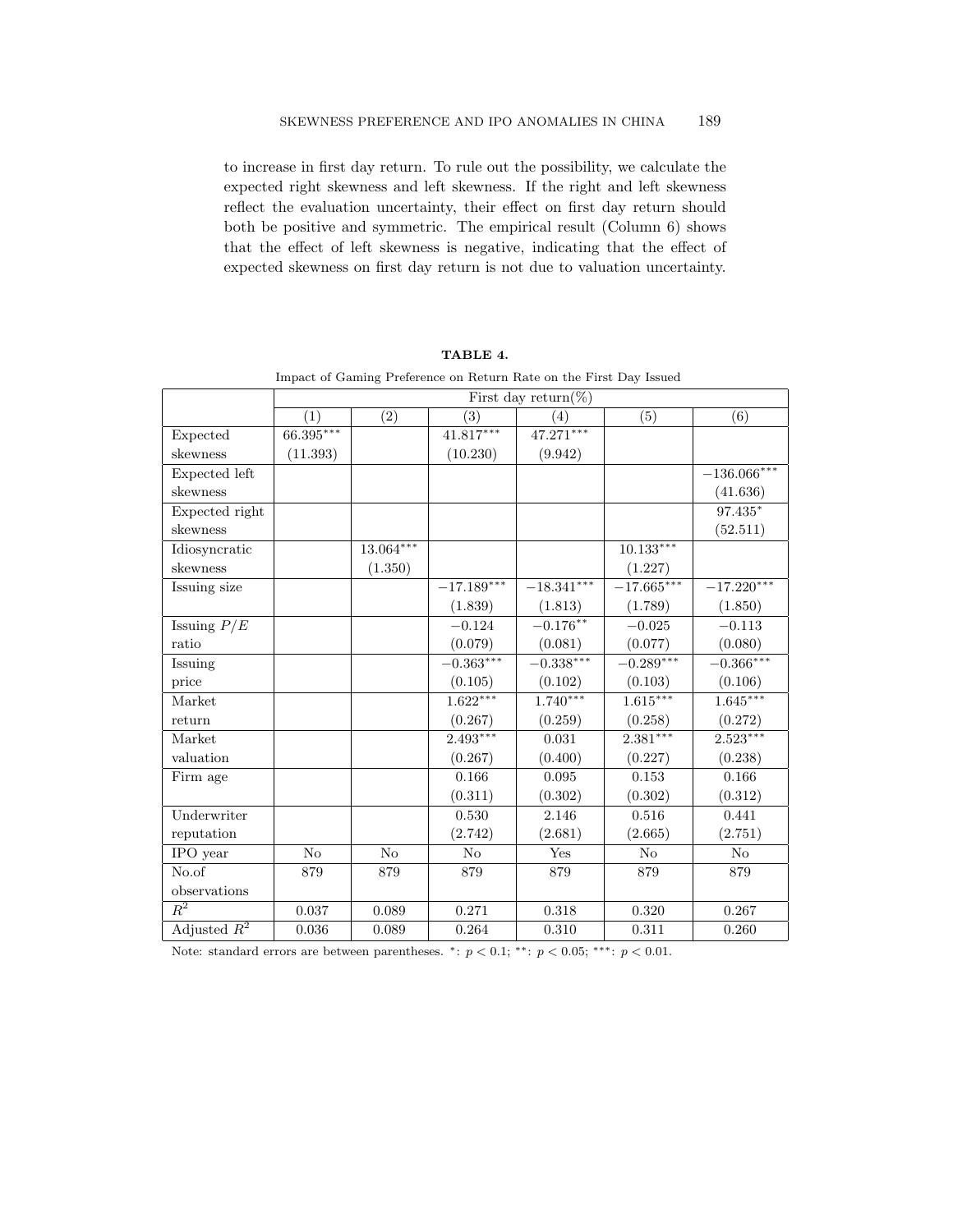#### 4.3.2. Effect of skewness on stock's long term performance

Table 5 reports the effect of skewness on stock's long term performance. Columns 1, 2, and 3 show the IPO stock's long term return for 120, 180 and 240 trading days. The results show that a standard deviation increase in expected skewness will reduce the 120 days long term return by 2.96% (4.23% for 180 days return and 3.75% 240 days return). It indicates that investors' preference for lottery-like stocks will drive the stock's initial return up, while in the long run, the stock's price will convert to its true value and exhibit a long term reversal. Sufficient literature proves that long term underperformance of newly listed stocks are not good (Ritter, 1991; Loughran & Ritter, 1995). Zheng (2014) claimed that the premiums for literary-like stocks in Chinese A-Share market are negative in long run, with annual return underperformed other stocks for at least 5%. Our paper also indicates that initial public offerings, as a special category of lotterylike stocks, also follow this rule. That provides evidence for the second hypothesis.

## 4.3.3. Effect of skewness on stock's turnover rate

Table 6 reports the effect of skewness on stock's turnover rate. We use three types of dependent variables to capture new share's turnover rate: turnover rate group, institutional holdings increase and No. of institutional investors increase. Turnover rate group is an indicator variable which equals 1 if the stock is in the high or medium turnover rate group, and 0 if the stock is in the low turnover rate group. Columns 1 and 4 show that the coefficient of expected skewness is positive and significant, indicating that an standard deviation increase in expected skewness will increase the possibility for the new share to allocate to the high and medium turnover rate group by 2.319%. Institutional holdings increase is an indicator variable equals 1 if holdings of the biggest ten institutional investors in the latest disclosure increase or remain the same compared to that reported before the day of IPO, 0 otherwise. No. of institutional investors increase is an indicator variable if the number of institutional investors in the latest disclosure increase or remain the same compared to that reported before the day of IPO, 0 otherwise. Columns  $2 \& 5$ , and Columns  $3 \& 6$  show that increase in expected skewness will result in lower possibility of long-term institutional investor holding, indicating that new shares with high skewness are mainly held by individual investors in the long run. This aligns with the argument by Field  $&$  Lowry (2009) that newly listed stocks are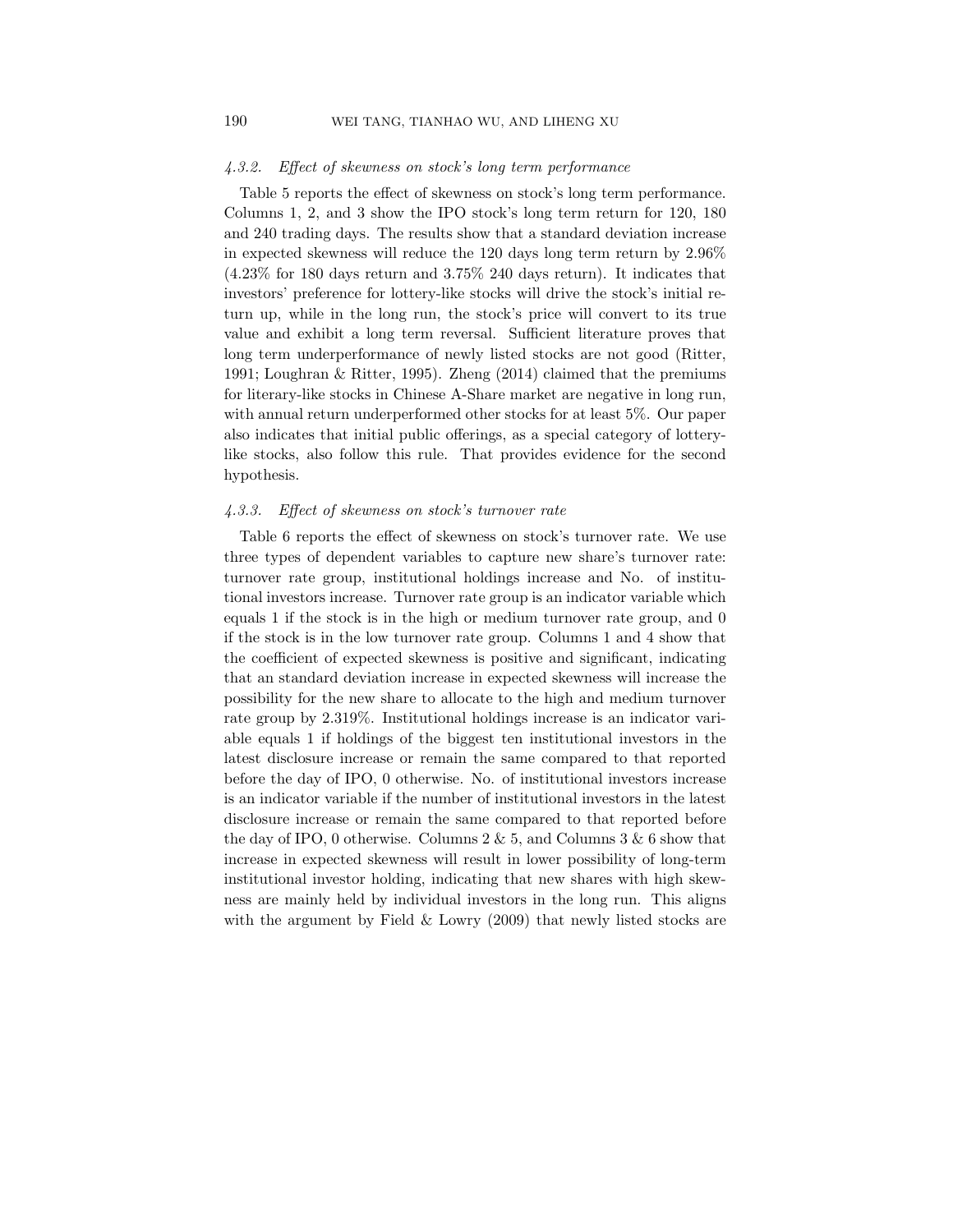|                     | Long-term return rate |                    |                    |  |  |  |  |
|---------------------|-----------------------|--------------------|--------------------|--|--|--|--|
|                     | $120 \text{ days}$    | $180 \text{ days}$ | $240 \text{ days}$ |  |  |  |  |
|                     | $\left(1\right)$      | $\left( 2\right)$  | $\left( 3\right)$  |  |  |  |  |
| Expected            | $-22.613***$          | $-32.317***$       | $-28.603***$       |  |  |  |  |
| skewness            | (5.701)               | (6.867)            | (7.138)            |  |  |  |  |
| Issuing size        | $-3.008***$           | $-2.426*$          | $-2.350*$          |  |  |  |  |
|                     | (1.040)               | (1.252)            | (1.302)            |  |  |  |  |
| Issuing $P/E$ ratio | $-0.049$              | $-0.057$           | 0.049              |  |  |  |  |
|                     | (0.046)               | (0.056)            | (0.058)            |  |  |  |  |
| Issuing price       | $0.217***$            | $0.215***$         | $0.207***$         |  |  |  |  |
|                     | (0.059)               | (0.071)            | (0.073)            |  |  |  |  |
| Market return       | $-0.365***$           | $-0.424***$        | $-0.579***$        |  |  |  |  |
|                     | (0.149)               | (0.179)            | (0.186)            |  |  |  |  |
| Market              | 1.358                 | $1.581***$         | $1.960***$         |  |  |  |  |
| valuation           | (0.230)               | (0.277)            | (0.288)            |  |  |  |  |
| Firm age            | $-0.067$              | 0.030              | 0.056              |  |  |  |  |
|                     | (0.173)               | (0.209)            | (0.217)            |  |  |  |  |
| Underwriter         | $-0.198$              | $-0.541$           | 0.041              |  |  |  |  |
| reputation          | (1.538)               | (1.852)            | (1.926)            |  |  |  |  |
| No. of observations | 879                   | 879                | 879                |  |  |  |  |
| $R^2$               | 0.095                 | 0.106              | 0.152              |  |  |  |  |
| Adjusted $R^2$      | 0.083                 | 0.094              | 0.142              |  |  |  |  |

| TABLE | a |
|-------|---|
|-------|---|

Impact of Gaming Preference on Long-Run Return Rate

Note: in the regression, we control the year of issuing which has no impact on the significance but increases  $R^2$ . Standard errors are between parentheses. \*:  $p < 0.1$ ; \*\*:  $p < 0.05$ ; \*\*\*:  $p < 0.01$ .

mostly traded by retailed investors, whose irrational trading activities lead to long-term underperformance of these stocks.

Table 7 reports the joint effect of investor sentiment and skewness preference on IPO first day return and long term performance. After controlling for investment sentiment, expected skewness still has a positive and a significant impact on first day return, but negative and significant impact on long term return. It indicates that skewness preference is not merely a measure capturing bullishness of investors, rather, it captures investors' gambling propensity. The interaction term of expected skewness and investor sentiment is significantly positive (negative) in Column 1 (Column 2 to  $4)^{15}$ , showing that skewness preference has larger impact on first day return (long

 $^{15}\rm{Note}$  that we use the lot of chance to represent market mood, whose correlation is negative. Thus negative coefficient of interaction implies the complement of them.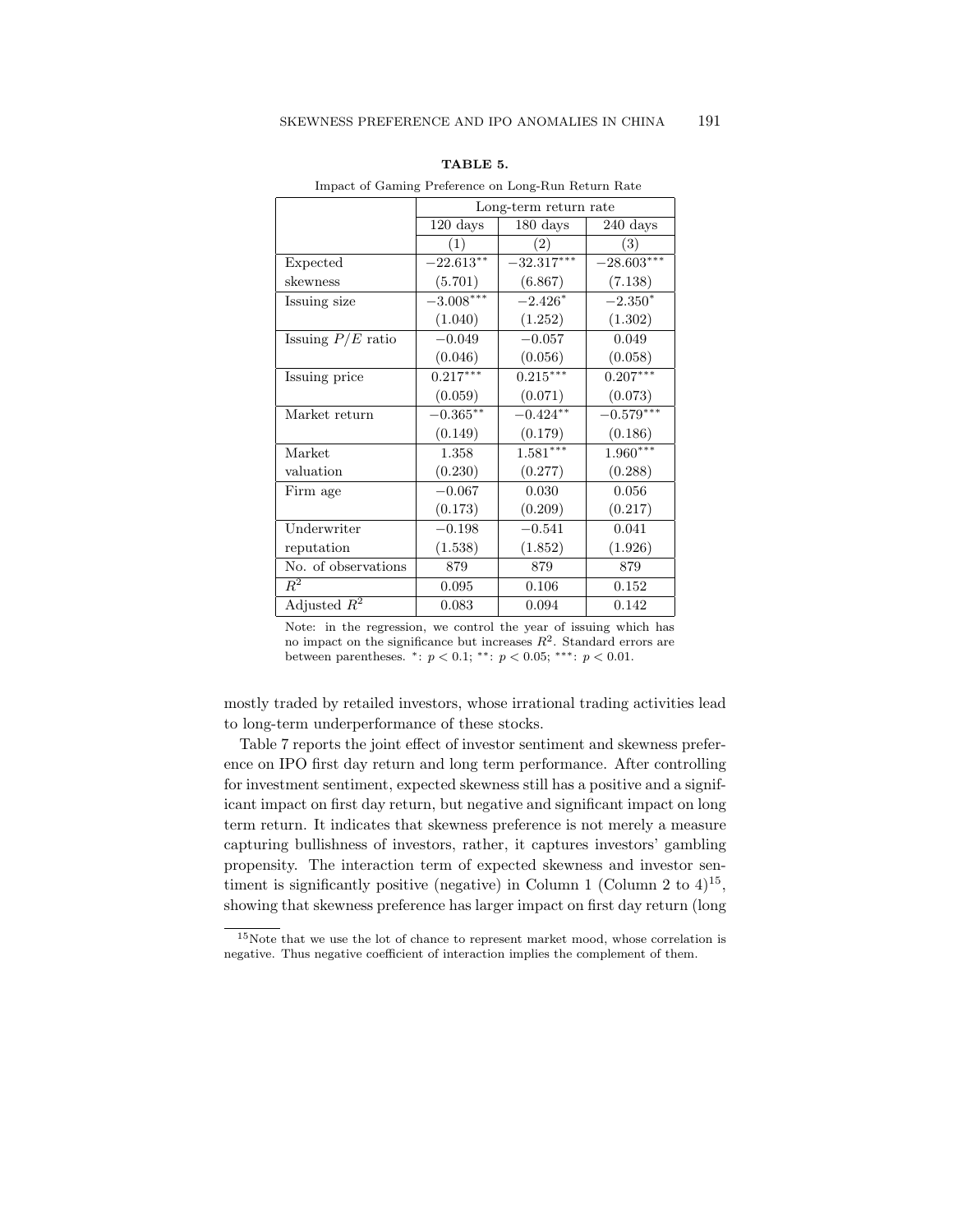|                 |                  | Coefficient    |                    | Margin Probability |                  |                    |  |
|-----------------|------------------|----------------|--------------------|--------------------|------------------|--------------------|--|
|                 | High or          |                | No. of             | High or            |                  | No. of             |  |
|                 | medium           | Institutional  | institutional      | medium             | Institutional    | institutional      |  |
|                 | turnover         | holdings       | investors          | turnover           | holdings         | investors          |  |
|                 | rate group       | increase       | increase           | rate group         | increase         | increase           |  |
|                 | $\overline{(1)}$ | (4)            | $\overline{(3)}$   | $\overline{(4)}$   | $\overline{(5)}$ | $\overline{(6)}$   |  |
| Expected        | $1.262*$         | $-0.926***$    | $-1.165***$        | $0.177*$           | $-0.342***$      | $-0.331***$        |  |
| <b>Skewness</b> | (0.672)          | (0.342)        | (0.386)            | (0.094)            | (0.124)          | (0.108)            |  |
| Scale of        | $-0.460***$      | $0.103^{\ast}$ | $0.394***$         | $-0.065***$        | $0.038^{\ast}$   | $0.112***$         |  |
| Financing       | (0.120)          | (0.062)        | (0.081)            | (0.017)            | (0.022)          | (0.023)            |  |
| Issued $P/E$    | 0.000            | 0.002          | $0.006*$           | 0.000              | 0.001            | $0.002*$           |  |
| Ratio           | (0.000)          | (0.003)        | (0.003)            | (0.000)            | (0.003)          | (0.001)            |  |
| Offering        | $-0.004$         | $0.010***$     | $-0.001*$          | $-0.001$           | $0.004***$       | $-0.000$           |  |
| Price           | (0.006)          | (0.004)        | (0.004)            | (0.001)            | (0.001)          | (0.001)            |  |
| Market Return   | $0.120***$       | 0.008          | $0.024^{\ast\ast}$ | $0.017***$         | 0.003            | $0.007^{\ast\ast}$ |  |
| Ratio           | (0.023)          | (0.009)        | (0.010)            | (0.003)            | (0.003)          | (0.003)            |  |
| Market          | $-0.024$         | $0.019*$       | $-0.017**$         | $-0.003$           | $0.007**$        | $-0.005***$        |  |
| Valuation       | (0.030)          | (0.091)        | (0.008)            | (0.004)            | (0.003)          | (0.002)            |  |
| Company         | $-0.022$         | $-0.001$       | $-0.007$           | $-0.003$           | $-0.000$         | $-0.002$           |  |
| Age             | (0.017)          | (0.010)        | 0.012              | (0.002)            | (0.004)          | (0.003)            |  |
| Underwriter     | 0.263            | $-0.162*$      | $-0.018$           | 0.036              | $-0.060*$        | $-0.005$           |  |
| Reputation      | (0.169)          | (0.091)        | (0.101)            | (0.022)            | (0.034)          | (0.029)            |  |
| Observation     | 703              | 877            | 877                | 703                | 877              | 877                |  |

## TABLE 6.

#### Estimations of Probit Model

Note: in the regression, we control the year of issuing which has no impact on the significance but increases  $R^2$ . Standard errors are between parentheses. \*:  $p < 0.1$ ; \*\*:  $p < 0.05$ ; \*\*\*:  $p < 0.01$ .

> term return) when investors are bullish. Barberis and Huang (2008) found that investors become less sensitive to portfolio diversification as a result of high sentiment, thus leading to higher impact of skewness preference on stock return. It may be also due to that bullish investors allocating higher subjective probability on huge returns, amplifying the effect of skewness preference on stock return.

## 4.3.4. Robustness Check

Firstly, we check whether skewness preferences calculated from different time periods have impacts on the results. Therefore, in table 1, we calculate expected skewness at 4 weeks, 6 weeks and 8 weeks. Each expected skewness calculated all exhibit the pattern that first day return increases with skewness, echoed with the regression results. In addition, for the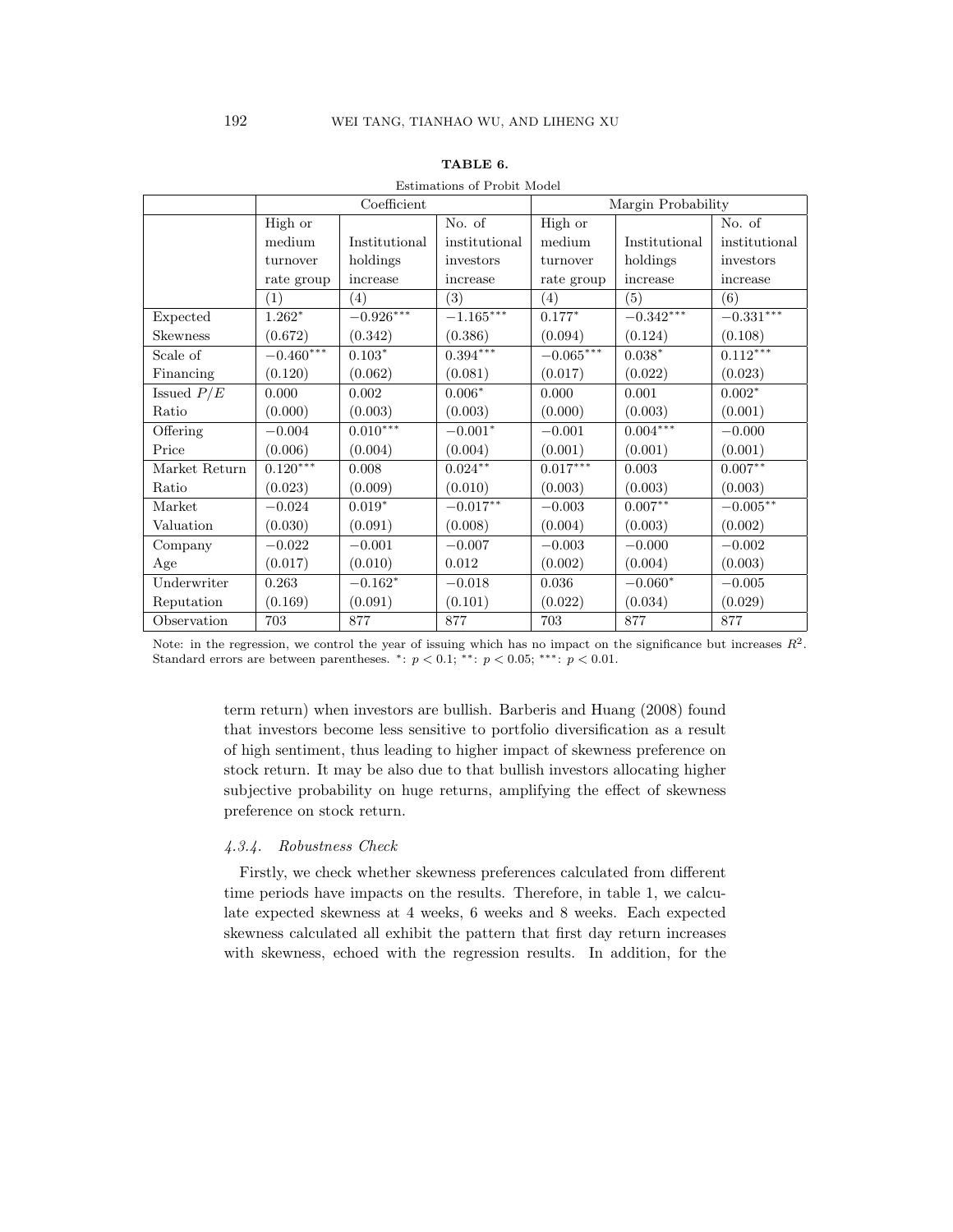|                     | First day    | $120 \text{ days}$ | $180 \text{ days}$ | 240 days          |
|---------------------|--------------|--------------------|--------------------|-------------------|
|                     | (1)          | $\left( 2\right)$  | $\left( 3\right)$  | $\left( 4\right)$ |
| Expected            | 65.256***    | $-27.389***$       | $-38.756***$       | $-35.960***$      |
| skewness            | (11.771)     | (6.574)            | (7.942)            | (8.281)           |
| 1/oversubsc         | $-3.464***$  | $1.589***$         | $1.583***$         | $0.948^{\ast}$    |
| ription             | (0.756)      | (0.436)            | (0.527)            | (0.549)           |
| Expected            | $-25.237***$ | $7.418***$         | $8.631***$         | $7.756^{\ast}$    |
| skewness*Lot        | (5.705)      | (3.236)            | (3.910)            | (4.077)           |
| Issuing size        | $-14.338***$ | $-4.579***$        | $-3.940***$        | $-3.150**$        |
|                     | (1.939)      | (1.113)            | (1.345)            | (1.402)           |
| Issuing $P/E$       | $-0.180**$   | $-0.023$           | $-0.033$           | 0.061             |
| ratio               | (0.079)      | (0.047)            | (0.056)            | (0.059)           |
| Issuing             | $-0.280***$  | $0.175***$         | $0.175***$         | $0.186***$        |
| price               | (0.106)      | (0.059)            | (0.072)            | (0.075)           |
| Market              | $1.714***$   | $-0.390***$        | $-0.453***$        | $-0.604***$       |
| return              | (0.264)      | (0.148)            | (0.179)            | (0.186)           |
| Market              | $2.252***$   | 1.333              | $1.560***$         | $1.956***$        |
| valuation           | (0.236)      | (0.228)            | (0.276)            | (0.287)           |
| Firm age            | 0.198        | $-0.096$           | 0.004              | 0.045             |
|                     | (0.310)      | (0.172)            | (0.210)            | (0.217)           |
| Underwriter         | 0.352        | $-0.045$           | $-0.374$           | 0.173             |
| reputation          | (2.710)      | (1.528)            | (1.846)            | (1.925)           |
| No. of observations | 879          | 879                | 879                | 879               |
| $\,R^2$             | 0.289        | 0.109              | 0.115              | 0.156             |
| Adjusted $R^2$      | 0.281        | 0.096              | 0.102              | 0.143             |

TABLE 7.

Gaming Preference, Investor Sentiment and Price Trend of IPO

Note: standard errors are between parentheses. \*:  $p < 0.1$ ; \*\*:  $p < 0.05$ ; \*\*\*:  $p < 0.01$ .

all the high/medium/low skewness portfolio calculated with different time periods, same skewness portfolio exhibit similar average first day return, indicating that skewness calculated with different time periods is robust. Similarly, we use different time periods to calculate idiosyncratic skewness and the results are robust.

Secondly, we matched IPO firms with public firms, and further reveal the impact of skewness preference on new share's long term price. Every IPO firms is matched with public firms with similar size and  $P/E$  ratio in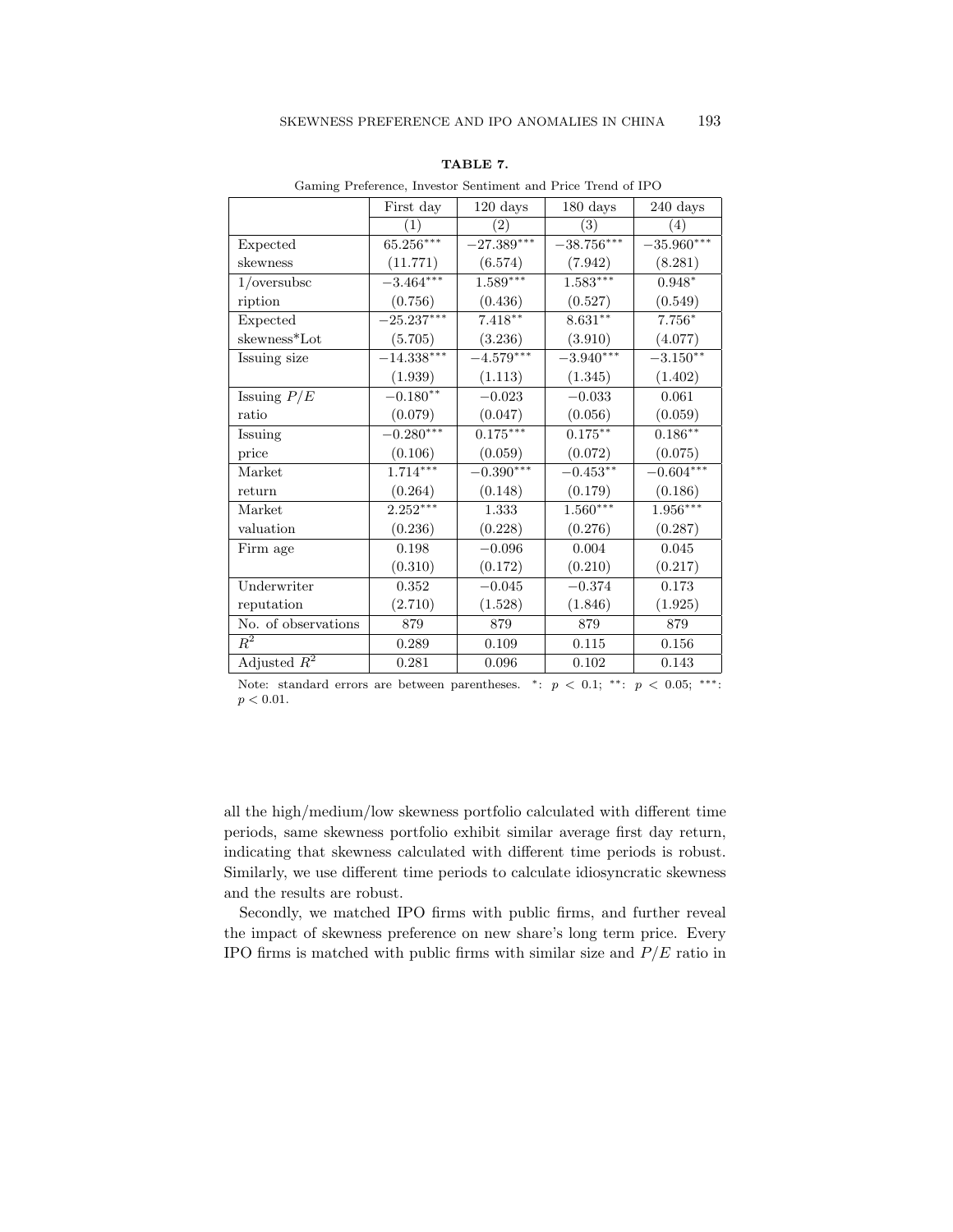the same industry<sup>16</sup>. The figures below show the comparison of IPOs and matched stocks by P/E and market capitalization.





 Table 8 shows that new share's long term performance is lower than matched public firm Gaming Preference and Long-Run Return Rate of IPO performance between  $\text{Long-run Return}(\%)$ skewness, indicating that new share's long term performance decreases with skewness with skewness with skewness  $\vert$  120Days  $\vert$  180Days  $\vert$  240Days  $\vert$ preferences. Large Skewness IPO −11.04 −12.71 −12.17  $(4.11)$   $(4.36)$ Long-run Return(%)  $-0.83$   $0.33$   $-1$ Large Skewness  $\text{mce}$  |  $6.52$  |  $5.61$  | 3  $(3.34)$   $(2.24)$ IPO  $-3.88$   $-1.47$   $-5.26$ 12.89 (4.64)  $3.22$ Medium Skewness  $\frac{1}{100}$  -7.35 -5.28 -5.28 Difference 6.77 4.69 5.91 <sup>16</sup> Suppose size is market capitalization, pe is P/E ratio, then we define di,j = (sizei − sizej ) groups with small (0.32) (1.98) (1.34)  $\frac{3.71}{(1.34)}$ pej )  $\begin{bmatrix} 2 \text{cusp} & \text{with similar} \\ \text{and high skewness} \end{bmatrix}$   $(2.52)$   $(2.50)$ 120Days 180Days 240Days Matched-group  $-3.57$   $-3.23$   $-2.55$ Difference 7.47 9.48 9.62  $(4.05)$ Medium Skewness IPO  $-7.35$   $-5.28$   $-5.70$ Matched-group  $-0.83$  0.33  $-1.72$ Difference 6.52 5.61 3.98  $(1.57)$ Small Skewness Matched-group  $(3.40)$   $(1.98)$   $(2.37)$ Difference between  $\begin{vmatrix} 0.70 & 4.79 \end{vmatrix}$ 

TABLE 8.

closet company to IPO company after the first closing day. Note that industries are classified by SWSS close are closed by SWSS close are closed by SWSS close are closed by SWSS close are closed by SWSS close are closed by Note: t-values are between parentheses.

Table 8 shows that new share's long term performance is lower than matched public firm in low/medium/high skewness portfolios. In addition, the difference in long term performance between IPO firm and matched

<sup>&</sup>lt;sup>16</sup>Suppose size is market capitalization, pe is  $P/E$  ratio, then we define  $d_{i,j} = (size_i$  $size_j$ )<sup>2</sup> + ( $pe_i - pe_j$ )<sup>2</sup> to measure the "distance" between IPO and other stocks in the same industry. We can find the closet company to IPO company after the first closing day. Note that industries are classified by SWS Index.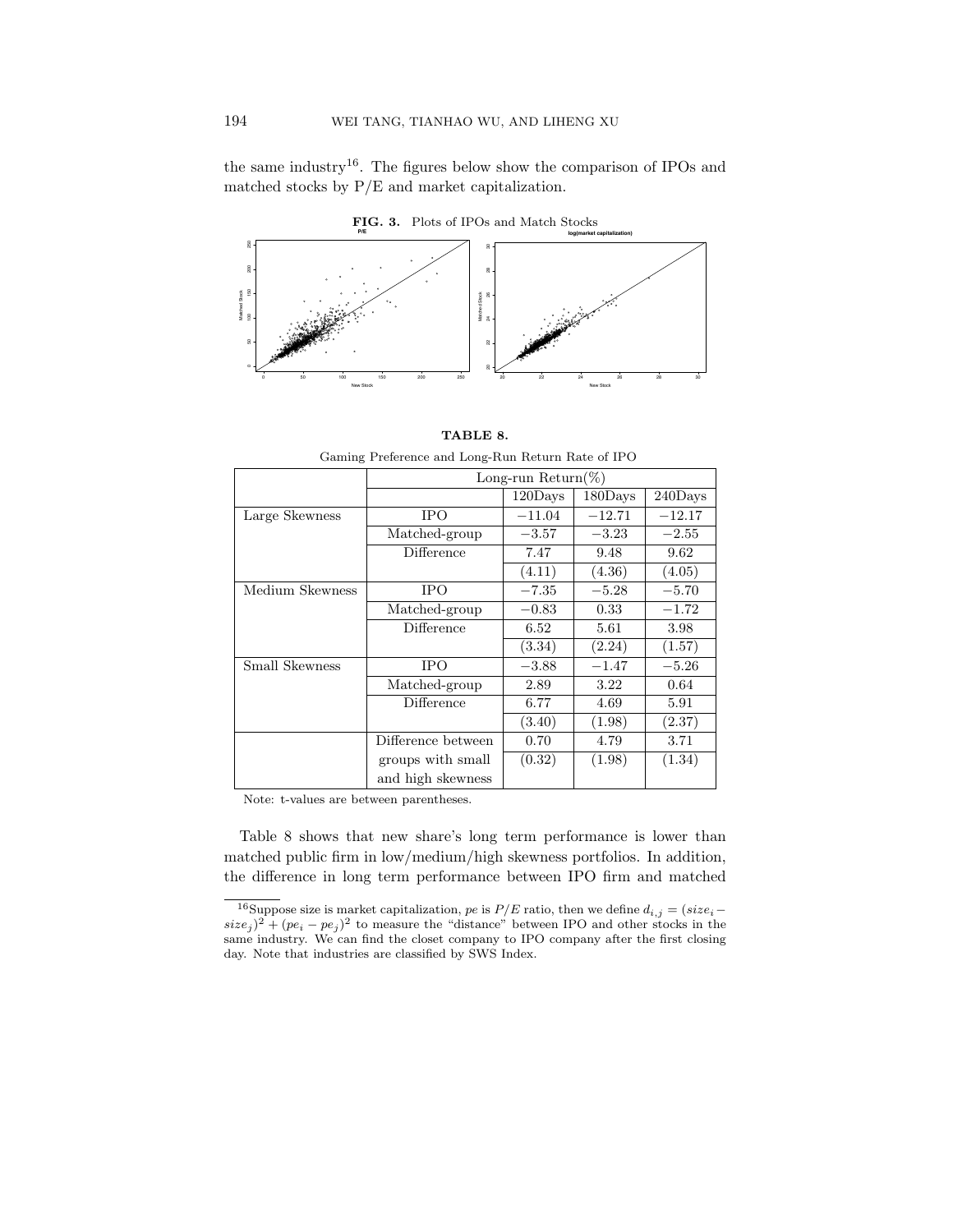public firm increases with the expected skewness, indicating that new share's long term performance decreases with skewness preferences.

Thirdly, behavioral finance highlights the impact of investor sentiment on stock return. We add alternative variables to control for investor sentiment, such as number of new accounts every month, and still find significant impact of skewness preference on first day return and long term return<sup>17</sup>.

## 5. CONCLUSION

This paper investigates the explaining power of investors' gambling attitude towards three main IPO anomalies in China: high first day return, high turnover rate and long term underperformance. In a stock market mostly composed by individual investors, we find that skewness preference is an important determinant of IPO anomalies.

Our theoretical work assumes that individual investors who can modify their subjective probability and prefer lottery-like assets, adopt Cumulative Prospect Theory preference, while rational institutional investors follow traditional expected utility theory. The interaction between individual investors with gambling preference and institutional investors in IPO market results in IPO anomalies. Specifically, the higher the skewness preference of individual investors, the higher the first day return, the higher the turnover rate, and the lower the long term performance.

Our empirical results confirm the predictions. Using a sample of 897 A share firms over 2009 to 2012, we find the following results: (1) Expected skewness is positively associated with new share's first day return. A standard deviation increase in expected skewness results in 5.478% first day return increase. (2) In the long run, high initial return stock will convert to its fundamental value. High expected skewness stocks reveal long term underperformance. (3) New shares with high skewness exhibit high turnover rate, as a result of institutional investors selling the shares and individual investors obtaining. (4) Investor sentiment amplifies the effect of skewness preference on stock return.

<sup>17</sup>Due to space limitations, detailed results are not reported, please contact Liheng Xu (ryanl 12210680129@fudan.edu.cn) if you are interested.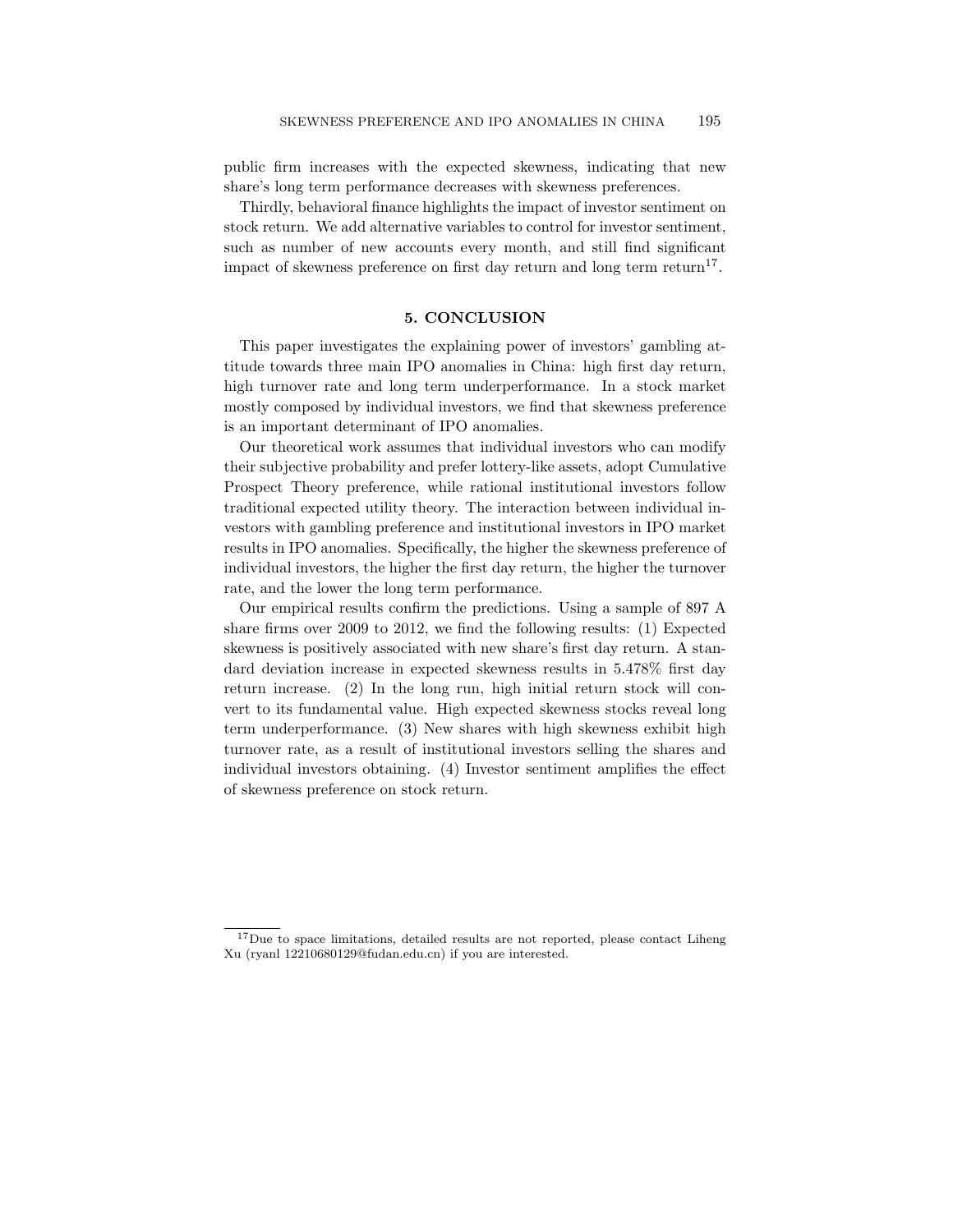# APPENDIX

## TABLE 1.

Distribution of Expected Skewness in Industries

| Industry                 | NO.            | High  | Median | Low    | Main- | SME-     | Second-  |
|--------------------------|----------------|-------|--------|--------|-------|----------|----------|
|                          |                |       |        |        | Board | Board    | Board    |
| Mechanical equipment     | 205            | 25.85 | 39.51  | 34.63  | 22.68 | 22.72    | 33.73    |
| Transportation equipment | 43             | 39.53 | 25.58  | 34.88  | 10.31 | 5.85     | $3.14\,$ |
| Chemicals                | 90             | 23.33 | 40.00  | 36.67  | 9.28  | 10.54    | 14.12    |
| Financial services       | 11             | 18.18 | 36.36  | 45.45  | 9.28  | 0.47     | 0.00     |
| Construction and         | 48             | 47.92 | 22.92  | 29.17  | 8.25  | 7.03     | 3.92     |
| construction equipment   |                |       |        |        |       |          |          |
| Transportation services  | 14             | 42.86 | 42.86  | 14.29  | 6.19  | 1.17     | 1.18     |
| Information services     | 97             | 30.93 | 35.05  | 34.02  | 6.19  | 6.09     | 25.49    |
| Nonferrous metals        | 20             | 60.00 | 25.00  | 15.00  | 5.15  | 2.81     | 1.18     |
| Textiles                 | 28             | 32.14 | 14.29  | 53.57  | 5.15  | 5.15     | $0.39\,$ |
| Commerce and trade       | 14             | 28.57 | 42.86  | 28.57  | 4.12  | 1.87     | 0.78     |
| Public utilities         | 20             | 75.00 | 20.00  | 5.00   | 3.09  | 1.17     | 4.71     |
| Light industrial         | 32             | 40.63 | 28.13  | 31.25  | 3.09  | 5.62     | 1.96     |
| manufacturing            |                |       |        |        |       |          |          |
| Mining                   | 3              | 66.67 | 0.00   | 33.33  | 2.06  | 0.23     | 0.00     |
| Leisure services         | $\overline{4}$ | 50.00 | 50.00  | 0.00   | 1.03  | 0.47     | 0.39     |
| Biomedicine              | 71             | 29.58 | 46.48  | 23.94  | 1.03  | 6.56     | 16.47    |
| Agriculture, forestry,   |                |       |        |        |       |          |          |
| animal husbandry         | 24             | 41.67 | 29.17  | 29.17  | 1.03  | 3.28     | 3.53     |
| and fisheries            |                |       |        |        |       |          |          |
| Electrics                | 65             | 32.31 | 29.23  | 38.46  | 1.03  | 6.32     | 14.51    |
| Household appliances     | 24             | 33.33 | 25.00  | 41.67  | 1.03  | $3.98\,$ | 2.35     |
| Information equipment    | 39             | 33.33 | 28.21  | 38.46  | 0.00  | 3.04     | 10.20    |
| Food and beverage        | 22             | 45.45 | 13.64  | 40.91  | 0.00  | 4.68     | 0.78     |
| Multi-product            | $\overline{2}$ | 0.00  | 50.00  | 50.00  | 0.00  | 0.23     | $0.39\,$ |
| Real estate              | $\overline{2}$ | 50.00 | 0.00   | 50.00  | 0.00  | 0.47     | 0.00     |
| Steel                    | $\mathbf{1}$   | 0.00  | 0.00   | 100.00 | 0.00  | 0.23     | 0.00     |

Note: industry classifications are according "2011 Industry Standard" by Shenyin & Wanguo Securities.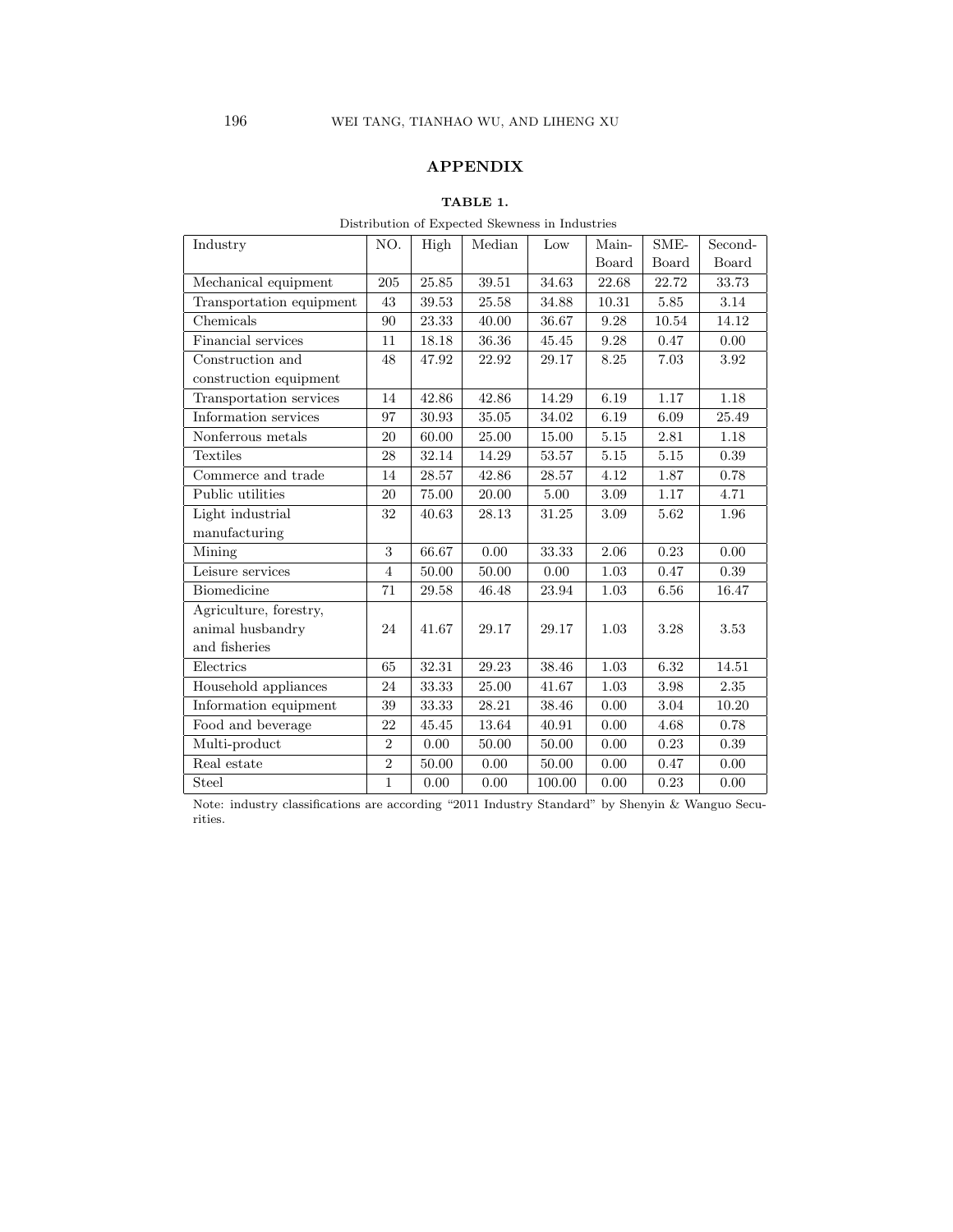| Summary Statistics of Variables |                     |          |                |                  |              |  |  |  |
|---------------------------------|---------------------|----------|----------------|------------------|--------------|--|--|--|
| Variable                        | Num of Observations | Min      | Standard Error | Min              | Max          |  |  |  |
| First Day Return Rate $(\%)$    | 879                 | 36.036   | 45.198         | $-26.333$        | 626.744      |  |  |  |
| 120 Days Return Rate $(\%)$     | 879                 | $-3.983$ | 22.499         | $-49.513$        | 107.599      |  |  |  |
| 180 Days Return Rate $(\%)$     | 879                 | $-1.748$ | 27.268         | $-54.933$        | 142.254      |  |  |  |
| 240 Days Return Rate $(\%)$     | 879                 | $-1.547$ | 29.113         | $-63.506$        | 164.125      |  |  |  |
| Turnover Rate $(\%)$            | 879                 | 70.157   | 20.252         | 12.107           | 95.920       |  |  |  |
| Lot of Chance $(\%)$            | 879                 | 1.459    | 3.063          | 0.098            | 65.521       |  |  |  |
| Market Return Rate (%)          | 879                 | ?0.908   | 4.979          | $-15.341$        | 16.474       |  |  |  |
| <b>Skewness</b>                 | 879                 | 0.053    | 0.131          | $-0.371$         | 0.475        |  |  |  |
| Expected Skewness (4 Weeks)     | 879                 | 0.089    | 0.153          | $-0.402$         | 0.536        |  |  |  |
| Expected Skewness (9 Weeks)     | 879                 | 0.033    | 0.120          | $-0.294$         | 0.421        |  |  |  |
| Right Skewness                  | 879                 | 0.148    | 0.028          | 0.072            | 0.351        |  |  |  |
| Left Skewness                   | 879                 | 0.135    | 0.033          | 0.054            | 0.301        |  |  |  |
| Heterogeneity Skewness          | 879                 | 0.149    | 1.074          | $-3.484$         | 4.761        |  |  |  |
| Offering $P/E$                  | 879                 | 49.426   | 20.637         | 7.170            | 150.820      |  |  |  |
| <b>Financing Scale</b>          | 879                 | 1.206    | 3.284          | 0.039            | 68.529       |  |  |  |
| Company Age                     | 879                 | 10.734   | 4.283          | 0.805            | 29.074       |  |  |  |
| <b>Offering Price</b>           | 879                 | 26.072   | 14.901         | 2.580            | 148.000      |  |  |  |
| Overall $P/E$                   | 879                 | 18.101   | 6.171          | 10.311           | 34.008       |  |  |  |
| <b>Underwriters Reputation</b>  | 879                 | 0.370    | 0.483          | $\overline{0}$   | 1            |  |  |  |
| Outperform                      | 877                 | 0.612    | 0.488          | $\overline{0}$   | $\mathbf{1}$ |  |  |  |
| Shareholding                    | 877                 | 0.774    | 0.418          | $\boldsymbol{0}$ | 1            |  |  |  |

TABLE 2.

#### REFERENCES

Bali, Turan G., Nusret Cakici, and Robert F. Whitelaw, 2011. Maxing out: Stocks as Lotteries and the Cross-section of Expected Returns. Journal of Financial Economics 99(2), 427-446.

Barberis, Nicholas, and Ming Huang, 2007. Stock as Lotteries: The Implications of Probability Weighting for Security Prices. American Economic Review 98(5), 2066-2100.

Battalio, R., and R. Mendenhall, 2005. Earnings Expectation, Investor Trade Size, and Anomalous Returns around Earnings Announcements. Journal of Financial Economics 77, 289-319.

Boyer, B., and K. Vorkink, 2014. Stock Option as Lotteries. Journal of Finance 69(4), 1485-1527.

Boyer, B., T. Mitton, and K. Vorkink, 2010. Expected Idiosyncratic Skewness. Review of Financial Studies 23(1), 169-202.

Brunnermeier, M., C. Gollier, and J. Paker, 2007. Optimal Beliefs, Asset Prices, and the Preference for Skewed Returns. American Economic Review 97(2), 159-165.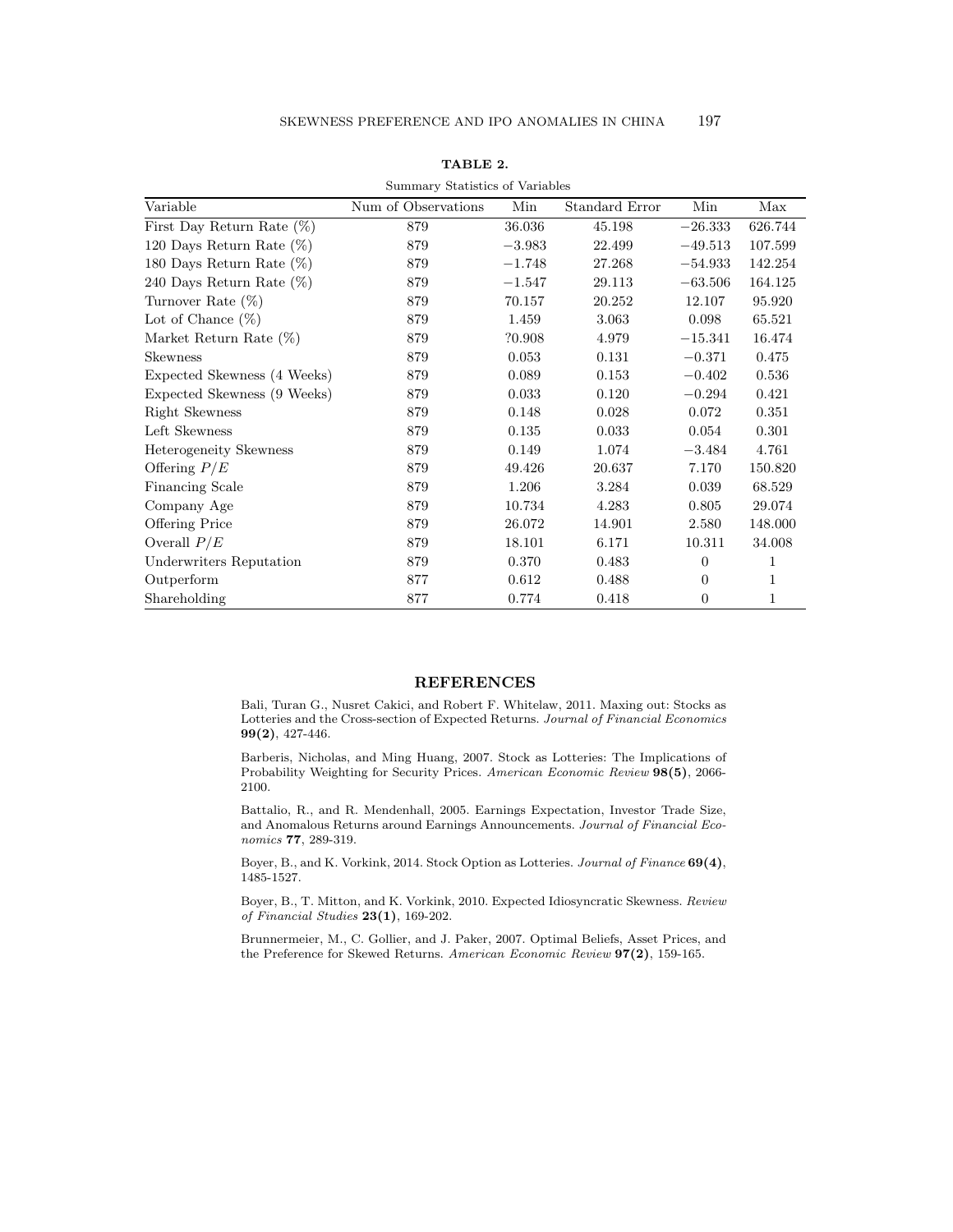Brunnermeier, Markus K., and Jonathan A. Parker, 2005. Optimal Expectation. American Economic Review 95(4), 1092-1118.

Chang, Y., P. Christoffersen, and K. Jacobs, 2013. Market Skewness Risk and the Cross Section of Stock Returns. Journal of Financial Economics 107(1), 46-68.

Chemmanur. T., G. Hu, and J. Huang, 2010. The Role of Institutional Investors in Initial Public Offerings. Review of Financial Studies 23, 4496-4540.

Conrad, J., N. Kapadia, and Y. Xing, 2014. Death and Jackpot: Why do Individual Investors Hold Overpriced Stocks. Journal of Financial Economics 113(3), 455-475.

Cook, D., R. Kieschnick, and R. Van Ness, 2006. On the Marketing of IPOs. Journal of Financial Economics  $82(1)$ , 35-61.

De Long, J., A. Shleifer, L. Summers, and R. Waldmann, 1990. Noise Trader Risk in Financial Markets. Journal of Political Economy 98(4), 703-738.

Derrien, F., 2005. IPO Pricing in "Hot" Market Condition: Who leaves money on the table. Journal of Finance  $60(1)$ , 487-521.

Eraker, B., and J. Ready, 2015. Do Investors Overpay for Stocks with Lottery-Like Payoffs? An Examination of the Returns on OTC Stocks. Journal of Financial Economics  $155(3)$ , 486-504.

Fama, E., and K. French, 1993. Common Risk Factors in the Returns on Stock and Bonds. Journal of Financial Economics 33(93), 3-56.

Field, L., and M. Lowry, 2009. Institutional versus Individual Investment in IPOs: The Importance of Firms Fundamentals. Journal of Financial and Quantitative Analysis  $44(3)$ , 489-516.

Green, C., and B. Hwang, 2012. Initial Public Offerings as Lotteries: Skewness Preference and First Day Returns. Management Science 58(2), 432-444.

Han, L., and Y. Wu, 2007. Investor sentiment and IPO anomalies. Management World 3, 51-61.

Harvey, C., and R. Siddique, 2000. Conditional Skewness in Asset Pricing Tests. *Journal of Finance*  $55(2)$ , 1263-1295.

Ibbotson, G., 1975. Price Performance of Common Stock New Issues. Journal of Financial Economics  $2(3)$ , 235-272.

Jiang, H., 2007. Price Behavior of a Share IPO Cased on Inefficient Market. Journal of Financial Research 8, 90-102.

Kahneman, D, and A. Tversky, 1979. Prospect Theory: An Analysis of Decision under Risk. Econometrica 68(3), 263-291.

Kahneman, D, and A. Tversky, 1992. Advances in Prospect Theory: Cumulative Representation of Uncertaity. Journal of Risk and Uncertainty 5(4), 297-323.

Kraus, A., and H. Litzenberger, 1976. Skewness Preference and the Valuation of Risk Assets. Journal of Finance  $31(4)$ , 1085-1100.

Kumar, A., 2005. Institutional Skewnwss Preferences and the Idiosyncratic Skewness Premium. Working Paper.

Kumar, A., 2009. Who Gambles in the Stock Market? Journal of Finance 64(4), 1889-1933.

Li, D., X. Li, H. Yu, and W. Zhu, 2014. IPO pricing and Bookbuilding. Economic Research 7, 151-164.

Ljungqvist, A., V. Nanda, and R. Singh, 2006. Hot Markets, Investor Sentiment, and IPO Pricing. Journal of Business 79(4), 1667-1702.